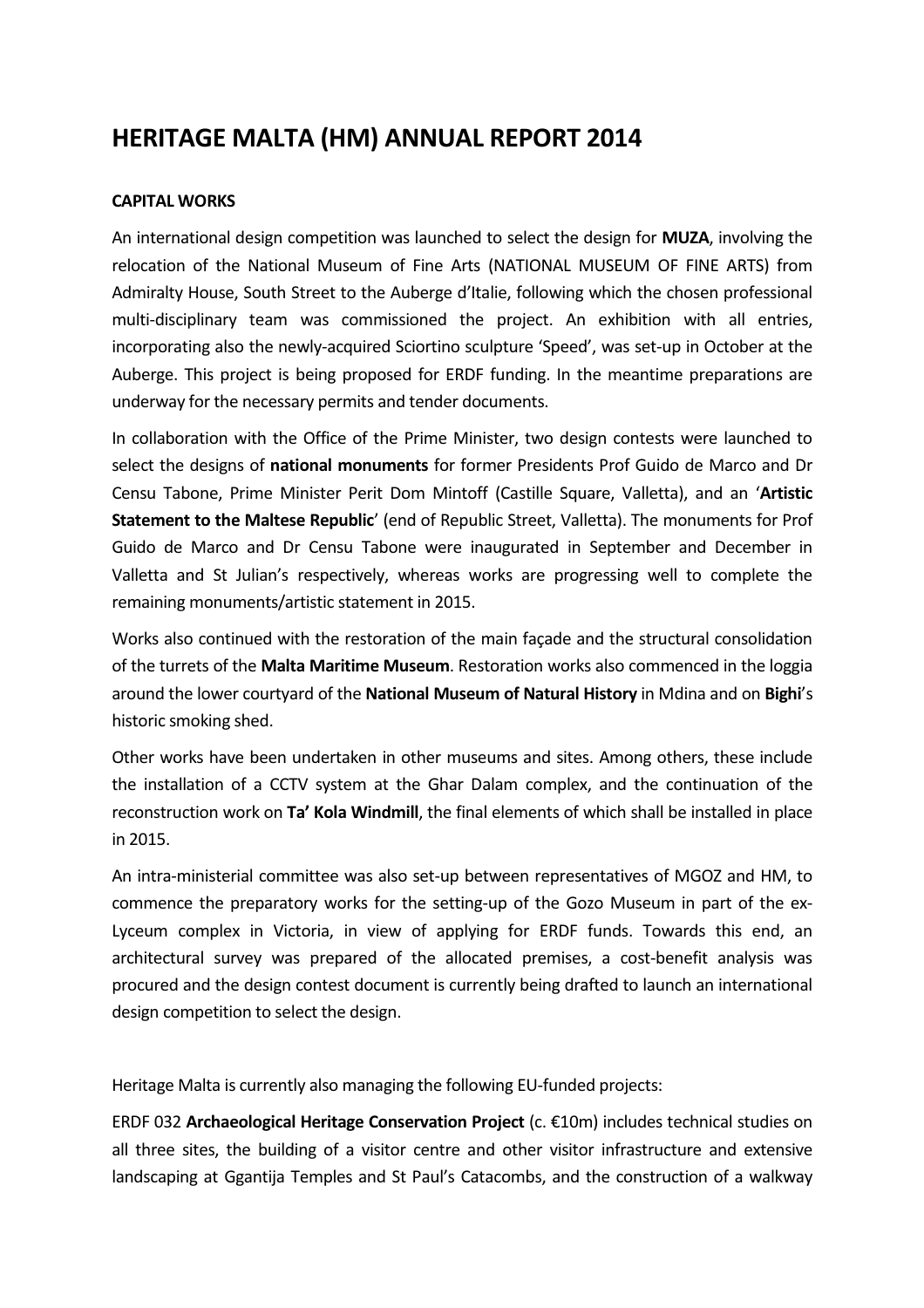and a protective shelter at Tarxien Temples. Ggantija has been inaugurated in October 2013. The works at the St Paul's Catacombs are at a very advanced stage and the construction of the protective shelter over the Tarxien Temples have also commenced. These projects shall be concluded in 2015.

ERDF 245 Fort St Angelo Heritage Experience (c.  $\epsilon$ 13m) includes the restoration of the government-owned sections of the fort and their rehabilitation into a cultural attraction focusing on the importance of the fort in Malta's history. Most of the archaeological investigations have been completed. Major restoration and finishes works were ongoing, in view of the project completion deadline set for June 2015. This project is also complemented by national funds. The reconstruction of the sally port is completed whereas the reconstruction of the entrance vault is underway.

ERDF 244 Fort St Elmo Heritage Experience (c.  $\epsilon$ 15m), includes the restoration of the enceinte and Upper Fort St Elmo as a cultural attraction, including the hosting of the current National War Museum and its transformation into a Military History Museum. This project is being led by the Grand Harbour Regeneration Corporation in partnership with HM. The projects in its concluding phase and is earmarked for inauguration in the first half of 2015.

EAFRD M323/12 (REBACA – Rehabilitation of the Roman Baths and Christian Catacombs, c. €6m), includes the required conservation and rehabilitation works so that the Ghajn Tuffieha Roman Baths and Ta' Bistra Catacombs (Mosta) can be made accessible to the general public. The required technical studies are being concluded, while the works tenders have been published. The project has been revised drastically to increase its sustainability and minimize its visual impact on the pristine landscape.

The EEA (Norwegian Funds) Financial Mechanism 2009-14 New Environmental Management System project for the **Hal Saflieni Hypogeum** (c.  $\epsilon$ 900,000) has also been officially confirmed. Tenders were prepared for the baseline studies. The terms of reference for the Geological Survey were drafted in collaboration with Malta Resources Authority. Project Management started on 22 September. Dr Marc Bonello submitted the architectural drawings to apply for the MEPA permit prior to starting works on site. Engineer Matteo Mariotti being the consultant of the environmental management system started the process of the environmental design.

#### HM ALSO PARTICIPATED IN THE FOLLOWING EU PROJECTS:

REMASI: INTERREG Italia-Malta (€115,600) – to increase knowledge and develop measures of environmental conservation on the protection of biodiversity in nature reserves in Sicily and Malta. The project was concluded in July with an international conference and workshop chaired by Professor Bruno Massa from the University of Palermo and by the HM's Senior Curator of Natural History. All the papers submitted and presented during the conference will be published in a dedicated volume during 2015.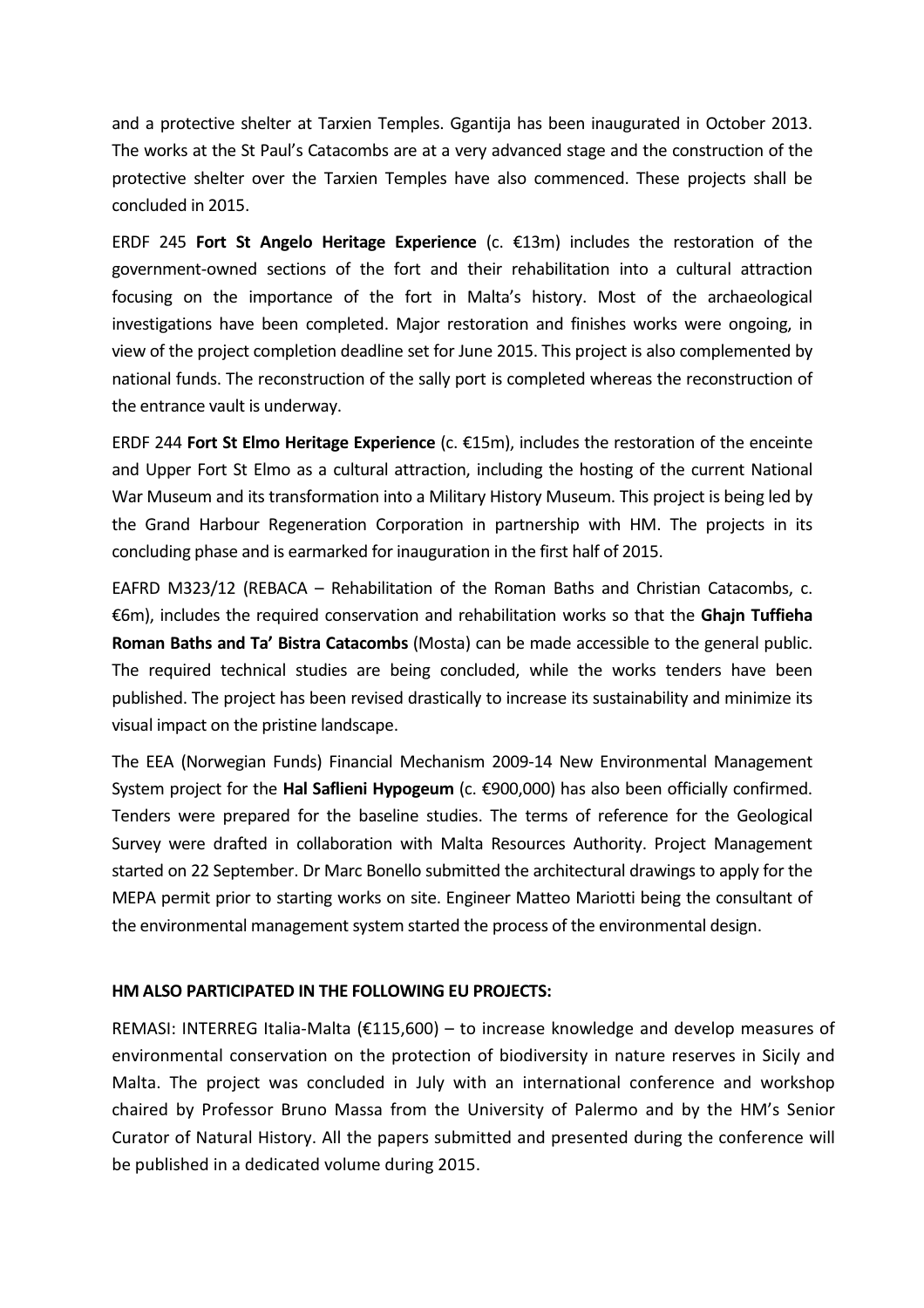ARCHAEOTUR: INTERREG Italia-Malta (c. €157,000) including conservation and technical studies so that the St Augustine's Catacombs (Rabat) and Ta' Bistra Catacombs (Mosta) are made accessible to the general public. The project, in collaboration with the Mosta and Rabat Local Councils, the Malta Tourism Authority, the Comune di Ragusa, Soprintendenza dei beni culturali ed ambientali di Ragusa, and the Comune di Santa Croce Camerina, has been concluded. Ta' Bistra Catacombs are to be inaugurated in February 2015.

FRAGSUS: On 1 May 2013 the project FRAGSUS, Fragility and Sustainability in restricted island environments: Adaptation, cultural change and collapse in prehistory, was launched. This collaborative project is being led by HM, the Superintendence of Cultural Heritage, the University of Malta, the University of Cambridge and Queen's University Belfast. It is funded through FP7 and the European Research Council and shall address research into the social and economic aspects of Malta's prehistory. The project will be completed in 2018 and investigations will include field-walking, environmental sampling, archaeological excavations, remote sensing surveys and analyses of skeletal remains among others. During 2014 a series of project meetings, and several fieldwork campaigns and post-excavation studies have been held.

#### EXHIBITIONS AND EVENTS

During the period under review HM staged two major exhibitions, namely 'Malta, the great story of a small island-nation through 100 objects'  $(17 \text{ March } 2014 - 1 \text{ February } 2015)$  at the Salon of the National Museum of Archaeology in Valletta and 'The Roman Inquisition in Malta' (17 September 2014 – 1 May 2015) at the Inquisitor's Palace in Vittoriosa.

The former recounted the history of the Maltese Islands from their geological formation through to EU Accession. It was accompanied by a series of four back to back exhibitions to commemorate the respective anniversaries of the political milestones celebrated during 2014, being 50 years of Independence (1 August – 1 December 2014), 40 years from the establishment of the Republic (2 December 2014 – 1 February 2015), 35 years since the departure of the last foreign forces (18 March – 28 April 2014), and 10 years of EU membership  $(29$  April – 31 July 2014). The exhibition was accompanied by the production of a lavish exhibition catalogue and a reading book for 10-12 year olds. An augmented exhibition catalogue will be published in e-book version during 2015.

Equally extensive and enticing, 'The Roman Inquisition in Malta' exhibition narrates the multifaceted role of the Inquisitor as supreme judge of the Holy Inquisition and Apostolic Delegate representative of the Papacy, and offers a unique and unprecedented opportunity to get to terms with stories of witchcraft, magical spells, theft and profanation of the sacred and a myriad of other curious and significant episodes from the past. The exhibition was organized in collaboration with the Metropolitan Chapter, the University of Malta, the Congregation of the Doctrine of the Faith (Vatican), and the Malta Study Centre (Minnesota). Besides the publication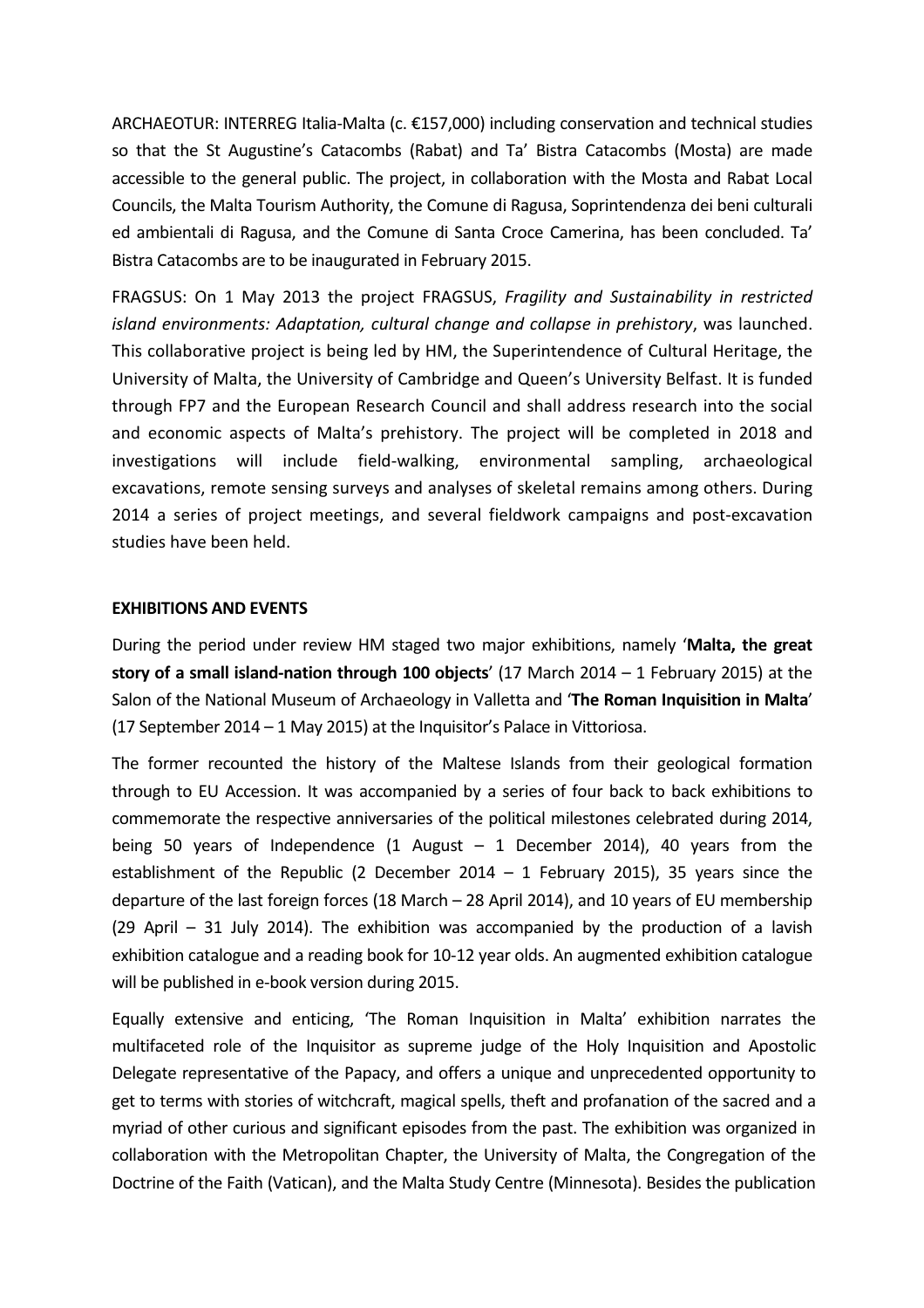of an exhibition catalogue, HM organised a series of outreach events including a three-day international conference with the support of APS Bank. The ensuing proceedings will be published in 2015.

'Il-Muniti tad-Deheb tal-Ordni ta' San Gwann' was held at the Ambassador's Hall, Auberge De Castille as part of Notte Bianca (4 September). It showcased a small but highly representative and spectacular selection of gold coins from the National Numismatic Collection.

Apart from the above, during the year under review HM organised, participated in or hosted some 180 cultural events, including lectures, heritage trails, seminars, temporary exhibitions, reenactments, and others (Appendix), some of which in collaboration with local councils and other institutions. Worthy of mention are the Life at Sea festival at the Malta Maritime Museum, and HM's active participation in the Medieval Mdina, Zejt iz-Zejtun, Notte Bianca, Birgufest, and the Book Fest. All the museums and sites managed by HM were twice open free of charge to the public during open days at throughout the year. Foremost among these open days was those of 1 May and 13 December, when all museums and sites with the exception of the Hal Saflieni Hypogeum were open all together. On other occasions various museums were open on reduced admission fee.

#### COLLECTIONS, CONSERVATION AND EDUCATION

Hundreds of natural specimens and cultural heritage items were acquired for the National Collection during this year, while the cataloguing of artefacts into MUSES, the database developed by the agency, continued.

The Conservation Departments worked on the conservation and restoration of hundreds of artefacts from the National Collection, including metal, glass and stone objects, wood, textiles, paintings, books and paper. Worthy of mention are paintings earmarked for the Military History Museum at Fort St Elmo, MUZA, the refurbished Museum of Folklore, and ongoing work on historic photographic glass plates at the Fototeka of the National Museum of Archaeology. We also actively participated in the Palace Regeneration Project by restoring a number of paintings of the National Collection displayed in the Palace corridors. The proceedings of the Research Seminar held at the Aula Magna of the Old University in September are being edited to be published in 2015.

HM was also very active on the education front through the production of specific education programmes and work sheets, and by the organisation of a series of activities including handson sessions, drama representations and treasure hunts for school children, and others attending Skolasajf and Culture Card holders. We also cooperated with the Ministry of Education in other initiatives such as the KREATTIV projects, the organisation of in-service courses for teachers, and career orientation visits in collaboration with MCAST and the Career Guidance Unit. A total of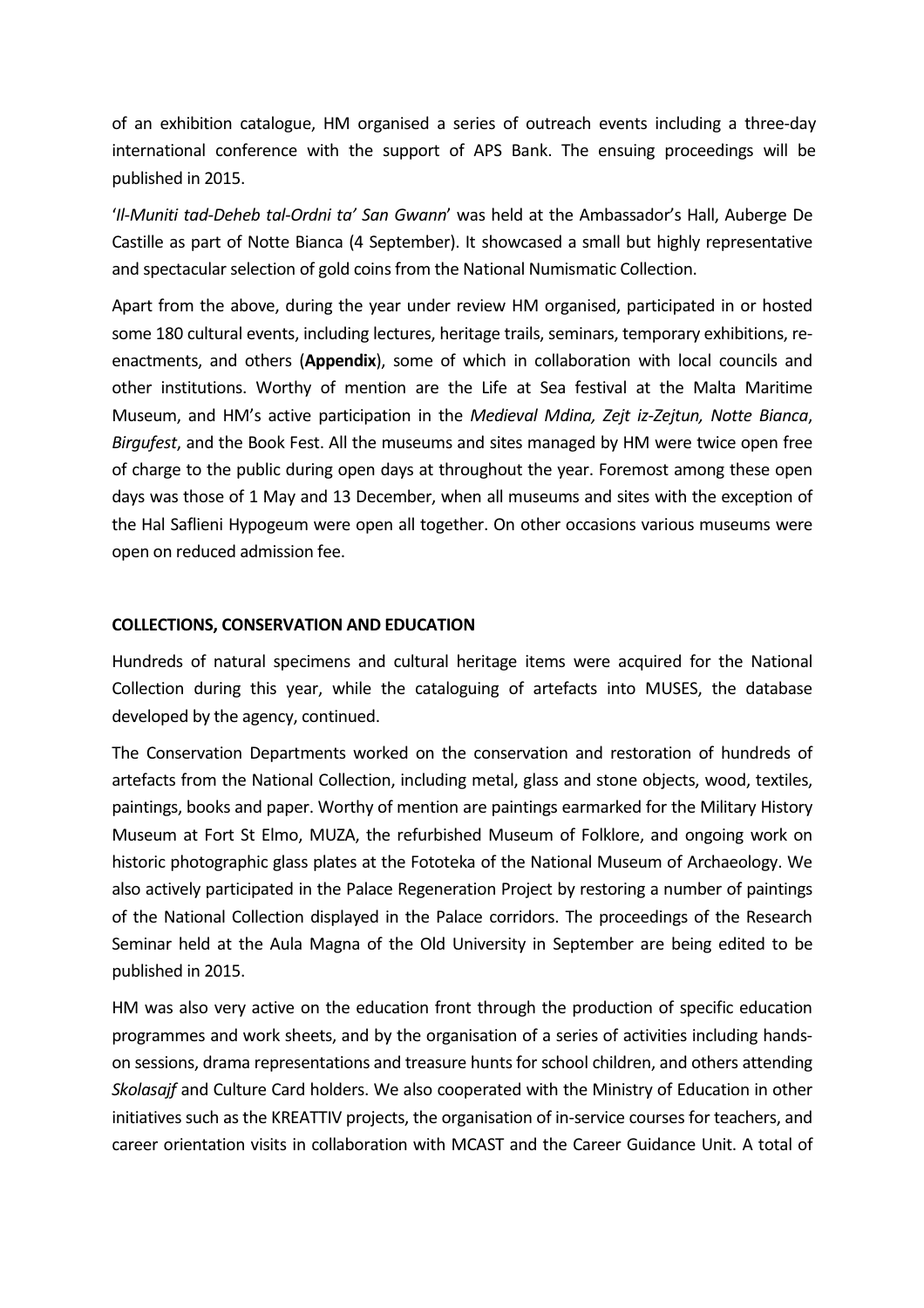40,064 students and 5,975 adults visited our museums/sites as part of their curricular needs or during extra-curricular activities as per Table 1 below.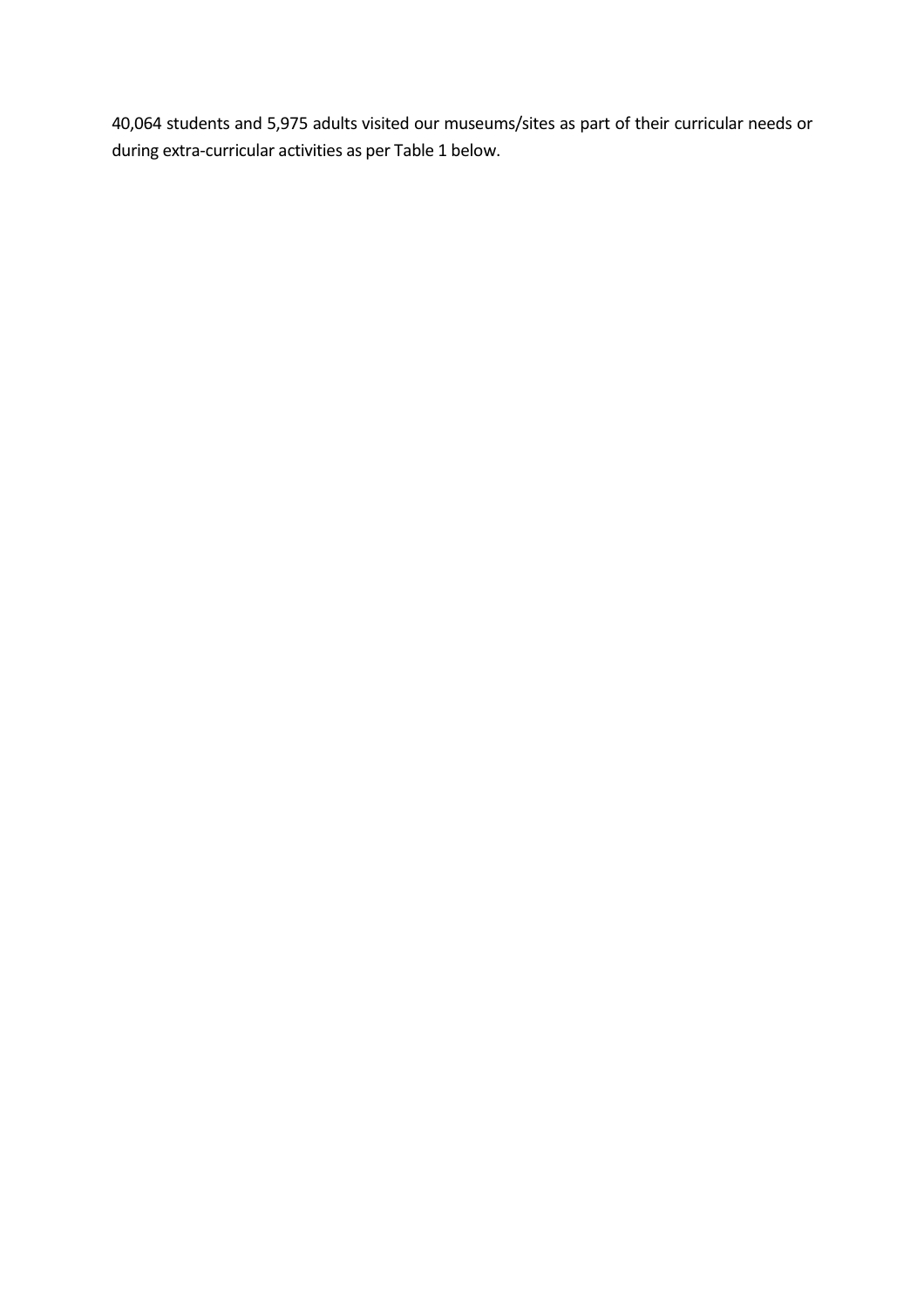## TABLE 1: EDUCATION VISITS STATISTICS

| <b>Museum</b> / Site                | <b>Students</b> | <b>Accompanying</b> |
|-------------------------------------|-----------------|---------------------|
| (By Region)                         |                 | adults              |
| National Museum of Archaeology      | 2340            | 280                 |
| <b>National Museum of Fine Arts</b> | 1104            | 125                 |
| <b>National War Museum</b>          | 268             | 41                  |
| Palace Armoury & State Rooms        | 3616            | 468                 |
| Bighi                               | 138             | 19                  |
| Inquisitor's Palace                 | 3376            | 498                 |
| Malta Maritime Museum               | 3030            | 416                 |
| <b>Tarxien Temples</b>              | 1313            | 146                 |
| Hal Saflieni Hypogeum               |                 |                     |
| <b>Ghar Dalam</b>                   | 2284            | 313                 |
| Hagar Qim Temples                   | 6519            | 1150                |
| Mnajdra Temples                     |                 |                     |
| National Museum of Natural History  | 2912            | 406                 |
| Domus Romana                        | 1640            | 213                 |
| St Paul's Catacombs                 | 1268            | 146                 |
| Ta' Hagrat Temple                   |                 |                     |
| Skorba Temple                       |                 |                     |
| San Pawl Milqi                      |                 |                     |
| Gozo Museum of Archaeology          | 1305            | 171                 |
| <b>Folklore Museum</b>              | 1068            | 160                 |
| <b>Gozo Nature Museum</b>           | 976             | 133                 |
| The Old Prison                      | 433             | 159                 |
| <b>Ggantija</b>                     | 3621            | 638                 |
| Ta' Kola Windmill                   | 2853            | 493                 |
| Sub-totals                          | 40,064          | 5,975               |
| <b>Total</b>                        | 46,039          |                     |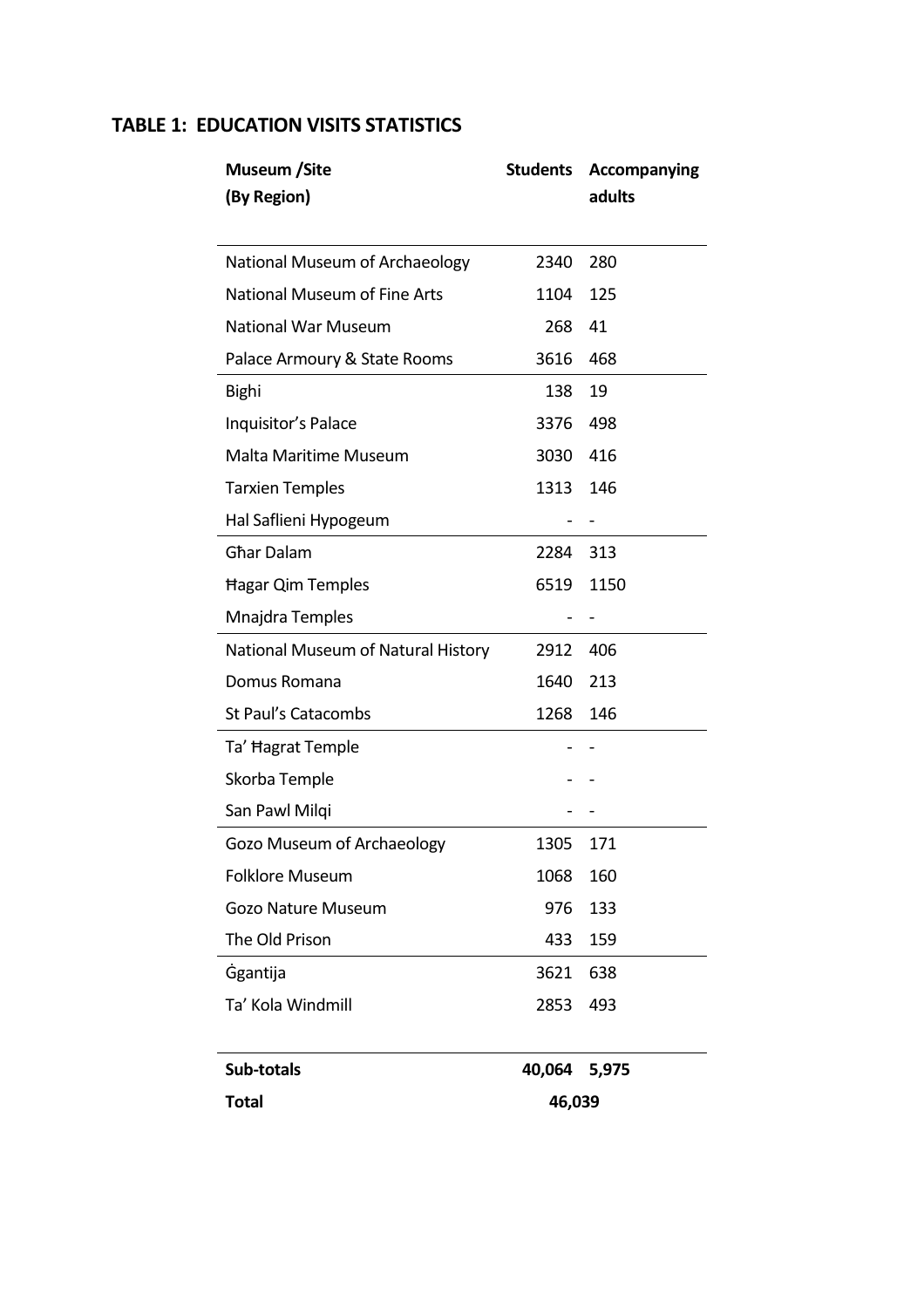## TABLE 2: ADMISSION STATISTICS

| <b>Museum/Site (By Region)</b>      | <b>Paying</b><br><b>Visitors</b> |
|-------------------------------------|----------------------------------|
| National Museum of Archaeology      | 65,739                           |
| <b>National Museum of Fine Arts</b> | 22,040                           |
| <b>National War Museum</b>          | 41,917*                          |
| Palace Armoury                      | 102,841                          |
| Palace State Rooms                  | 155,375                          |
| Inquisitor's Palace                 | 32,520                           |
| <b>Malta Maritime Museum</b>        | 21,218                           |
| <b>Tarxien Temples</b>              | 74,592                           |
| Hal Saflieni Hypogeum               | 28,882                           |
| <b>Ghar Dalam Cave &amp; Museum</b> | 36,375                           |
| Hagar Qim Temples                   | 113,885                          |
| Mnajdra Temples                     | 80,123                           |
| National Museum of Natural History  | 15,212                           |
| Domys Romana                        | 29,169                           |
| St Paul's Catacombs                 | 50,575                           |
| Ta' Hagrat Temple                   | 1,634                            |
| Skorba Temple                       | 735                              |
| <b>Gozo Museum of Archaeology</b>   | 10,606                           |
| <b>Folklore Museum</b>              | 6,755                            |
| Gozo Nature Museum                  | 3,605                            |
| The Old Prison                      | 15,466                           |
| Ggantija Temples                    | 172,166                          |
| Ta' Kola Windmill                   | 17,788                           |
| Sub total                           | 1,099,840                        |
| Free admissions                     | 80,586                           |
| <b>GRAND TOTAL</b>                  | 1,180,426                        |

\*Closed as from September

This represents a slight increase over 2013, which was a record year, and also an overall record year as regards revenue - €9, 488,902.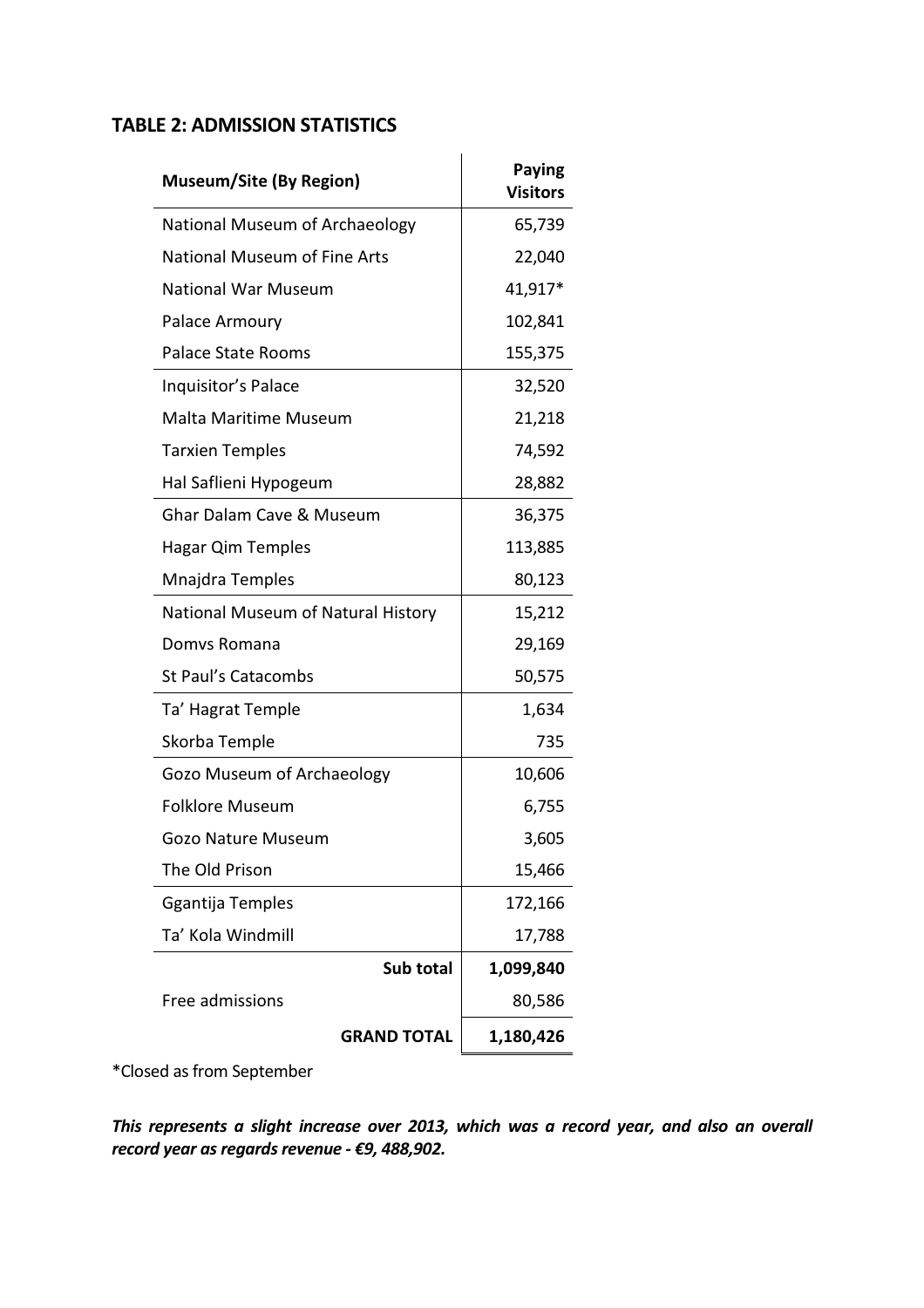## **EVENTS**

#### EXHIBITIONS HOSTED BY HM

- 1.  $7 10$  February: Scale Model Exhibition An exhibition of scale models including a special feature commemorating the  $100<sup>th</sup>$  anniversary of WWI organised by the IPMS Malta, at the Malta Maritime Museum.
- 2. 10 April 1 May: Unfurl Sails, The Mediterranean and its Ships An exhibition organised by the Mediterranean Civilisations Research Institute of Akdeniz University, Turkey, at the Malta Maritime Museum.
- 3.  $13 26$  September: Ex-Voto An exhibition of Paintings and Prints that touches on themes that lie at the heart of the Maltese Community and public discourse by Ryan Falzon, at the Malta Maritime Museum.
- 4. **15 September 13 October:** An exhibition organised by the *Photographic Society*, at Ex-Café Veneziana, Melita Street, Valletta.
- 5. **25 October 14 November: /ru:t/** A collective exhibition organized by *Fondazzjoni* Ċelebrazzjonijiet Nazzjonali, Arts Council Malta in collaboration with the V18 Foundation, at the Malta Maritime Museum.
- 6. 31 October 14 November: Maritime Paintings An exhibition of paintings by renowned historical marine artist Thomas J. Burnell, at the Malta Maritime Museum.

#### EXHIBITIONS ORGANISED BY HM

- 7. 28 November 2013 6 January 2014: Display of HM's Traditional Crib at the OPM, Auberge de Castille, Valletta.
- 8. 28 November 31 March 2014: Graffiti Marittimi Maltin An exhibition on maritime graffiti found in Malta on megalithic stones, medieval prisons, wayside chapels, parish churches, public buildings and private homes, at the Malta Maritime Museum.
- 9. 2 December 31 January 2014: The Great Auk; Extinction is forever...or is it? An exhibition on the Great Auk included original prints, publications, newspapers and other paraphernalia from the National Collection and a private collection, at the National Museum of Natural History.
- 10. 18 March 31 January 2015: Malta, The Great Story of a Small Island Nation through 100 Objects – An exhibition exploring the history of Malta from its geological formation to EU accession, at the National Museum of Archaeology.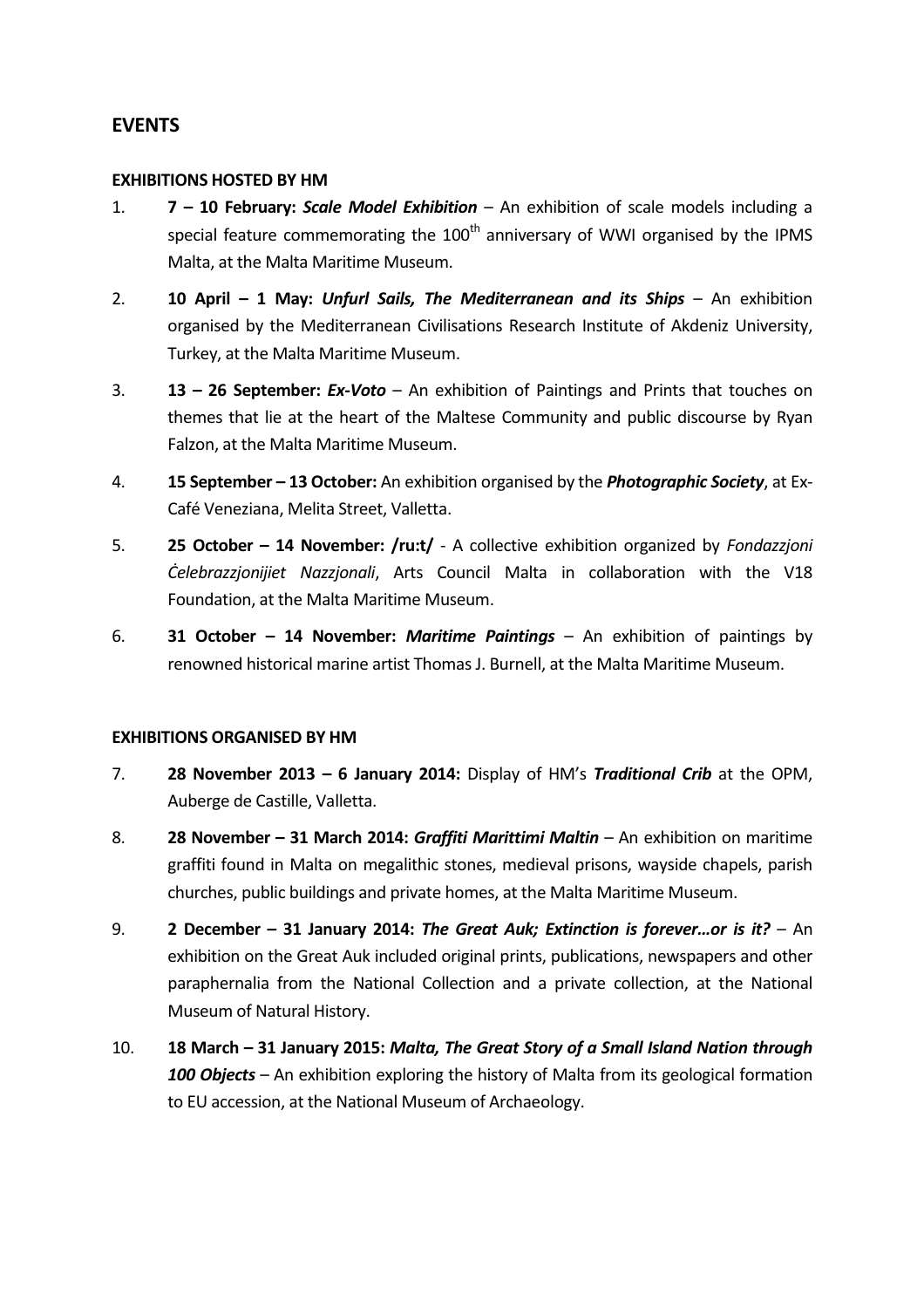- 11. **31 March 28 April:** Malt, The Great Story of a Small Island Nation through 100 Object;, **Freedom Day** – An exhibition commemorating the 35<sup>th</sup> anniversary of Freedom Day, at the National Museum of Archaeology.
- 12. 29 April 1 August: Malta, The Great Story of a Small Island Nation through 100 *Objects; EU Accession* – An exhibition commemorating the  $10<sup>th</sup>$  anniversary of Malta's accession into the EU, at the National Museum of Archaeology.
- 13. 4 June 31 October: Graffiti Marittimi Maltin An exhibition on maritime graffiti found on megalithic stones, medieval prisons, wayside chapels, parish churches, public buildings and private homes, at the Old Prison, Victoria, Gozo.
- 14. **11 August 1 December:** Malta, The Great Story of a Small Island Nation through 100 Objects; **Independence** – An exhibition commemorating the 50<sup>th</sup> anniversary of Independence Day, at the National Museum of Archaeology.
- 15. **19 September 1 May 2015:** The Roman Inquisition in Malta An exhibition including authentic exhibits from the Cathedral Archives, the Vatican Archives and a number of books originally belonging to the Inquisitor's own personal library, at the Inquisitor's Palace.
- 16. 2 December 2014 1 February 2015: Malta, The Great Story of a Small Island Nation through 100 Objects; **Republic** – An exhibition commemorating the 40<sup>th</sup> anniversary of the establishment of the Republic, at the National Museum of Archaeology.
- 17. 3 21 October: MUZA International Design Competition Exhibition An exhibition of design submissions for the new Museum of Art (MUŻA) and the latest acquisition by HM, Antonio Sciortino's Speed, at the Auberge d'Italie.
- 18. **10 21 October: Speed** An exhibition of plaster casts of one of Malta's foremost sculptors, Antonio Sciortino held at the National Museum of Fine Arts.
- 19. 29 November 19 December: Mike's Artistic Journey An exhibition set up by colleagues, friends and family of Michael Stroud to commemorate his life's work, at the Malta Maritime Museum.
- 20. **13 December 31 January 2015: BI-ohla dawl libbist** An exhibition of the projects submitted in response to the public call for proposals for an artistic statement to the Maltese Republic, at the National Museum of Archaeology.

### EXHIBITIONS IN WHICH HM PARTICIPATED

21. **22 – 30 March:** An exhibition commemorating the  $75<sup>th</sup>$  anniversary since the consecration of the *Dingli Parish Church* organised by the Dingli Parish Church and held at the Dingli Parish Church.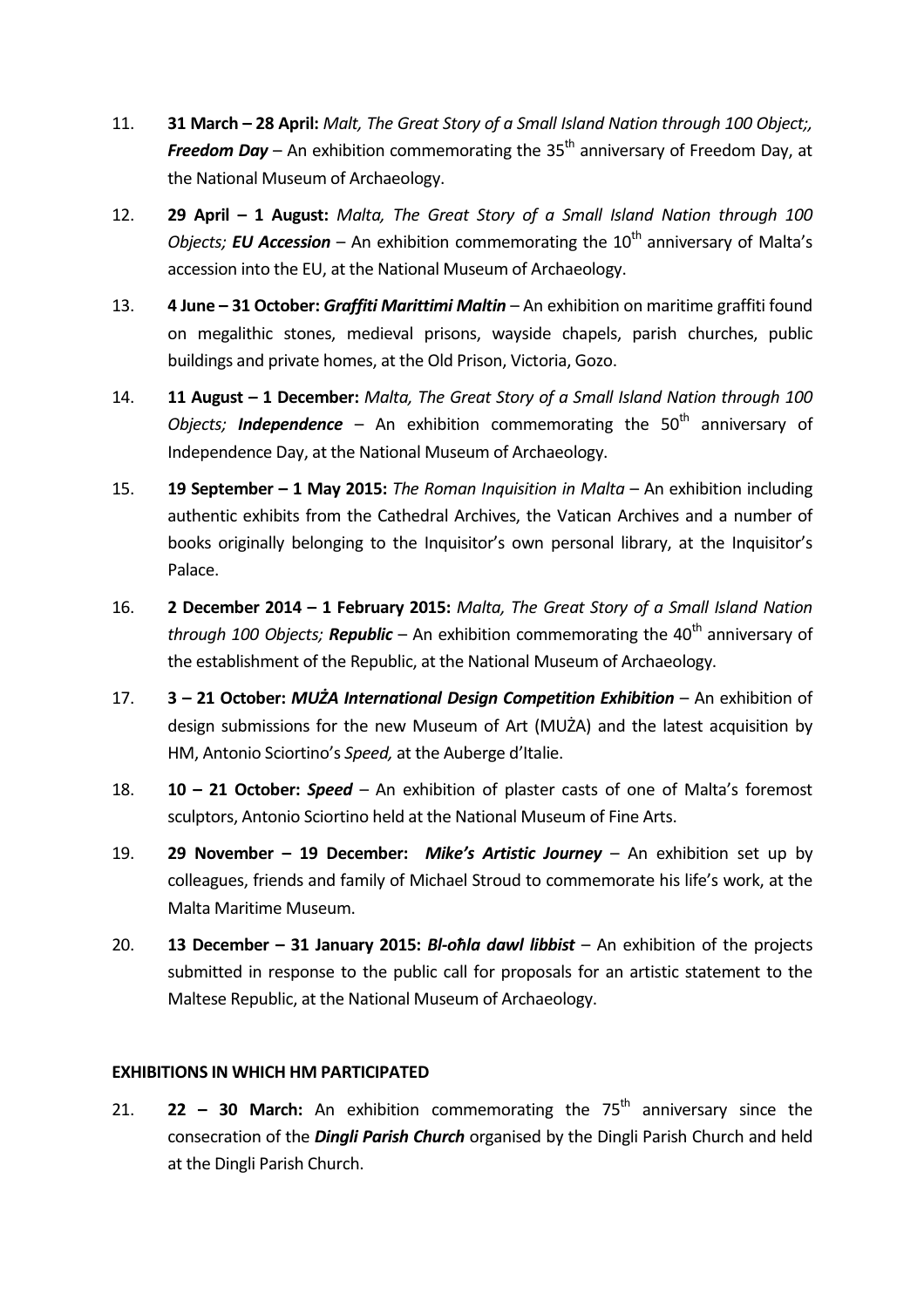- 22. **24 April 11 May:** An art exhibition organised by the **Partit Laburista** at the Centru Nazzjonali Laburista, Hamrun.
- 23. **28 April 3 May: A Pictorial Diary of Women in Maltese Society –** A photographic exhibition organised by the National Council of Women on the occasion of their  $50<sup>th</sup>$ anniversary, at the Palace Hotel, Sliema.
- 24. **28 April 25 May: Start Retro** An exhibition organised by the *Fondazzjoni ghall-*Kreattività, at the Centre for Creativity, Castille Square, Valletta.
- 25. 6 May 4 June: It-Tnax-il Ruh tal-Malti An exhibition about the story of written Maltese focusing on twelve key figures, at the National Library of Malta, Valletta.
- 26. **23 24 May: Robert Desoille in dialogue with Carmelite Mysticism** An exhibition organised by the Malta Depth Psychological Association as part of the first International Waking Dream Therapy Conference, at the Carmelite Priory, Mdina.
- 27. 26 May 1 June: A Pictorial Diary of Women in Maltese Society A photographic exhibition organised by the National Council of Women on the occasion of their  $50<sup>th</sup>$ anniversary, at the President's Palace, Attard.
- 28. **2 9 June: A Pictorial Diary of Women in Maltese Society –** A photographic exhibition organised by the National Council of Women on the occasion of their 50<sup>th</sup> anniversarv. at the Banca Giuratale, Gozo.
- 29. **15 June 30 June: Teżor ta' Fidi** A sacred art exhibition organised by the Nadur Local Council at the Nadur Local Council.
- 30. **12 July 24 August: Ggantija Project Exhibition** An exhibition of a project including contemporary art, music and literature in collaboration with Dr Vince Briffa, at St James Cavalier, Valletta.
- 31. **19 28 September:** *L-Aħħar Ħbit tat-Torok 1614* **An exhibition about the Turkish Raid** of 1614 organised by Wirt iż-Żejtun in collaboration with HM, the National Library and APS Bank, at the APS Bank, Żejtun.
- 32. 25 September 19 December: Small Island, Big Stones: Archaeology in Malta An exhibition organised by the Departement Altertumswissenschaften, Universität Basel, at the Rosshof, Departement Altertumswissenschaften, Basel, Switzerland.
- 33. 4 October: The British Period Gold Coins in the National Collection An exhibition organised on the occasion of the Notte Bianca by the Ministry of Finance at South Street, Valletta.
- 34. 4 9 October: Il-Muniti tad-Deheb tal-Ordni ta' San Gwann An exhibition organised by the OPM at the Ambassadors Hall, Auberge de Castille, Valletta.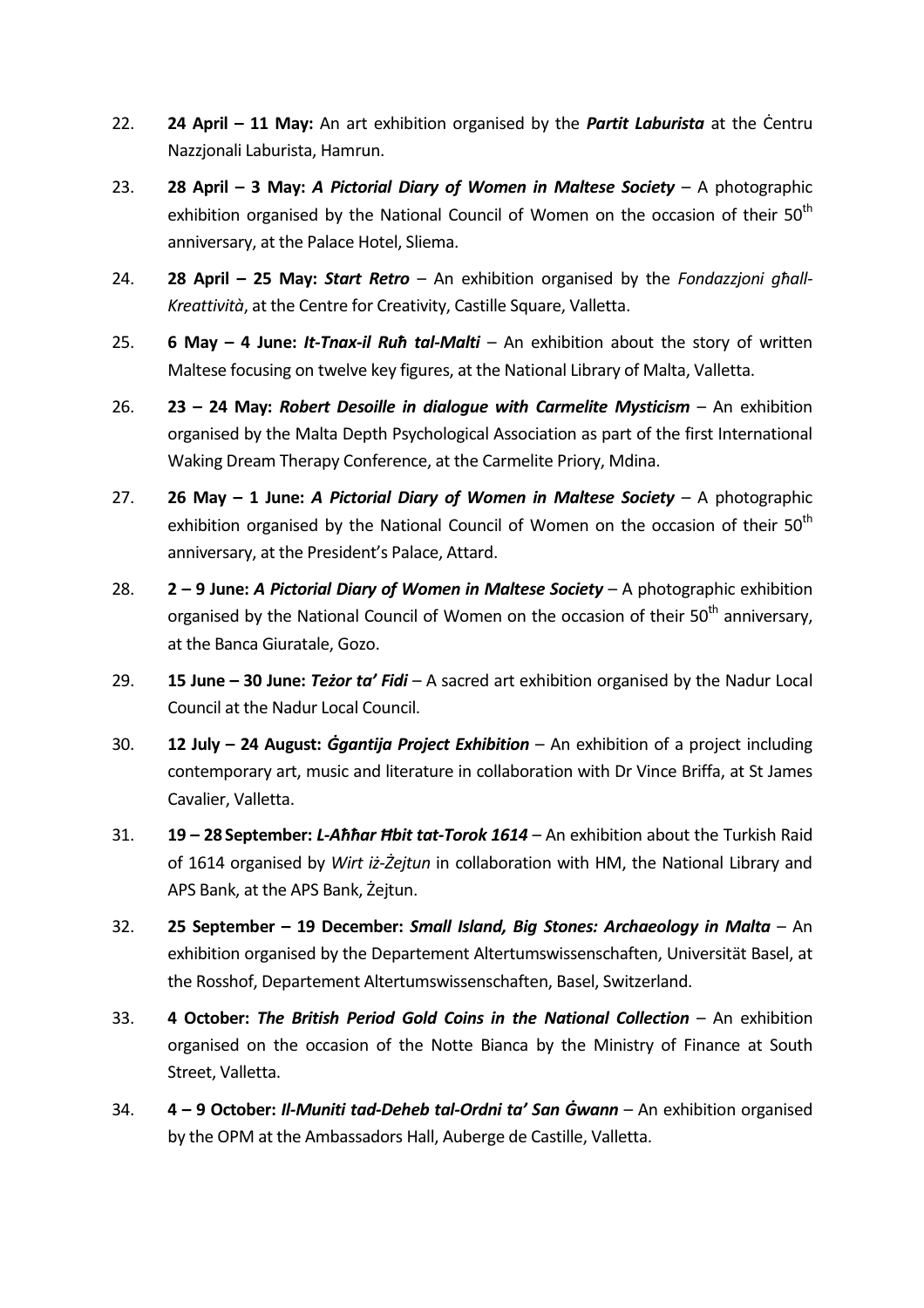- 35. 4 October 7 November: The French Siege Ingot and Coinage of the Blockade 1798- 1800 – An exhibition of the latest addition of the Central Bank's numismatic collection organised by the Central Bank of Malta at the Central Bank of Malta, Valletta.
- 36.  $10 28$  October: Ghawdex 150 Sena Diocesi 1864-2014 An exhibition organised by the Ministry for Gozo at the Exhibition Halls of the Ministry for Gozo, Victoria.
- 37. **10 28 October: Sant' Orsola 400 sena f'Ghawdex** An exhibition organised by the Ministry for Gozo at the Banca Giuratale, Victoria.
- 38. **11 October 4 January 2015: Gozo in Philatelic Art** An exhibition highlighting over fifty Maltese stamps featuring a Gozo theme organised by the Fondazzjoni Belt Victoria in collaboration with MaltaPost and Festival Mediterranea at Il-Ħaġar Heart of Gozo, Victoria.
- 39. **18 October 4 January 2015: Edward Lear, Watercolours and Words –** An exhibition organised by Fondazzjoni Patrimonju Malti at Palazzo Falson, Mdina.
- 40. 24 October 6 November: International Exhibition of National Heraldry An exhibition organised by the Cultural Confederation of Foreign Societies at the Copenhagen City Hall, DeNational Museum of Archaeologyrk.
- 41. **12 November 5 January 2015: Selfie** An exhibition of drawings by Giovanni Farrugia organised by the Fondazzjoni għall-Kreattivita' as part of the 2014 Żigużają International Arts Festival at St James Cavalier, Valletta.
- 42. **5 December 5 January 2015: Isle Landers** An exhibition of photographs by Darrin Zammit Lupi organised by the *Fondazzjoni għall-Kreattività* at St James Cavalier, Valletta.

#### LECTURES ORGANISED / HOSTED BY HM

- 43. 6 March: *Meeting the Audience, the art of making a gallery –* By Dr Sarah Medlam, former Deputy Keeper at the Victoria and Albert Museum, London organised in collaboration with St James Cavalier at the Music Room, St James Cavalier, Valletta.
- 44. **13 March: Reassessing excavations at the Ghajn Tuffieha Roman Baths** Organised by Din l-Art Ħelwa and delivered by Mr David Cardona at Din l-Art Ħelwa, Valletta.
- 45. 17 March: The Malta Ship Graffiti Project By maritime archaeologist Dr Timmy Gambin (UOM) at the Malta Maritime Museum.
- 46. **28 March: Understanding how people learn about the past**  $-$  HM's senior curator Sandro Debono participated in a lecture organised by the Editorial Board of the Malta Review of Educational Research and The Valletta 2018 Foundation at St James Cavalier, Valletta.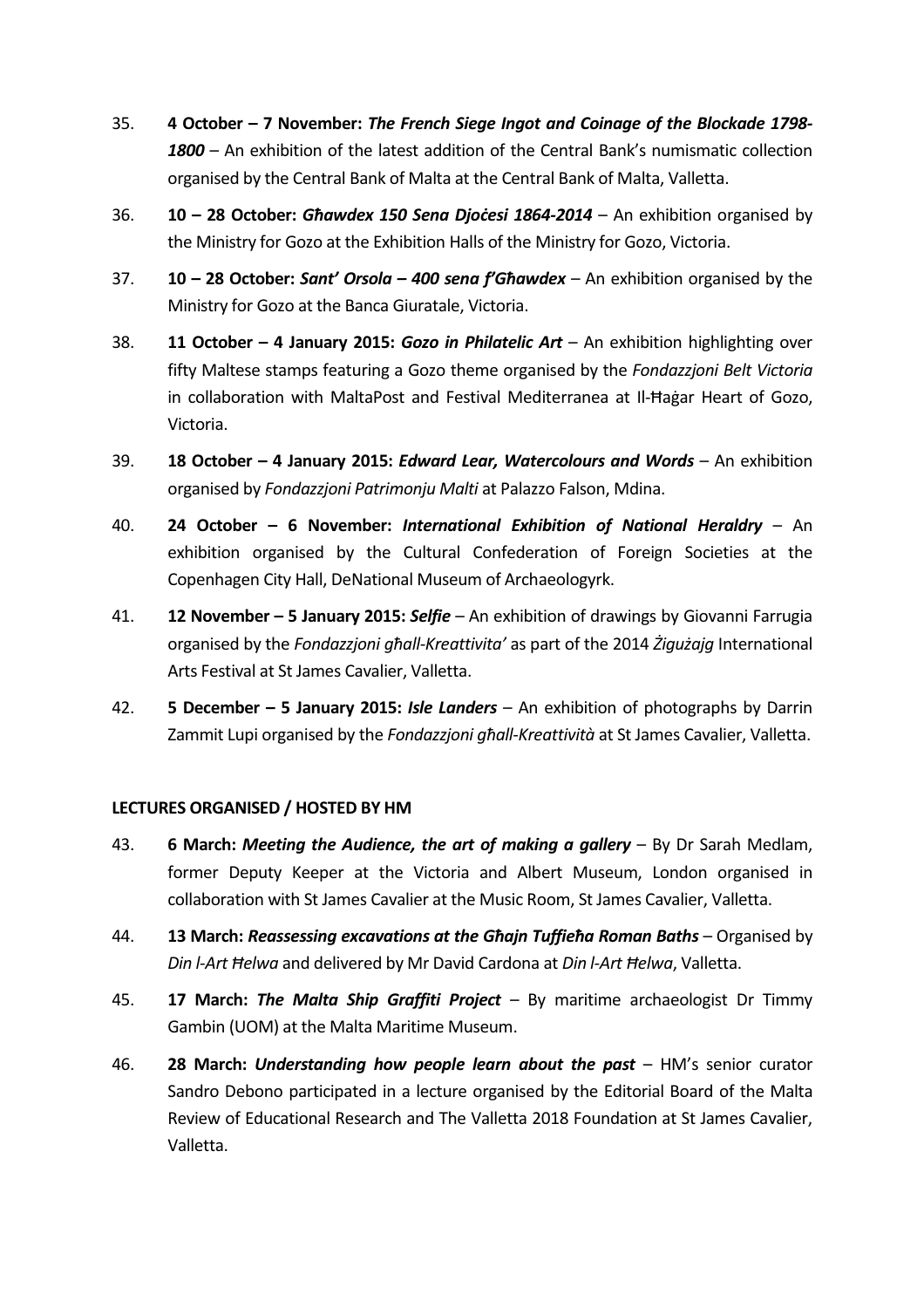- 47. 4 June: 1954-2014, 60 years of Archaeology in Malta The Personal Experiences of Dr David H. Trump, at the National Museum of Archaeology.
- 48. **14 June: MUŻA Project and Vision** A half day seminar including workshops was held at the Music Room, St James Cavalier, Valletta.
- 49. 19 June: The Creative Collaboration between Painters and Photographers in Malta Organised by the Malta Historical Society at the Malta Maritime Museum.
- 50. **19 September: Ex-Voto** By Mr Michael Buhagiar from the Zabbar Sanctuary Museum about the tradition of maritime ex voto at the Malta Maritime Museum.
- 51. **26 September: Science in the City** A series of 20 minute talks, exploring the different ways science and technology help recover information on past societies, at the National Museum of Archaeology.
- 52. 6 November: Spanish Art in Baroque Malta: A renewed understanding A day seminar organised by HM and the Spanish Embassy in Malta held at the Aula Magna, Old University Building, Valletta.
- 53. 24 November: An Architect Intervenes, Conversation with Modernity  $-$  A lecture by Prof. Ian Ritchie on the occasion of the signing of a MOU between Simonds Farsons Cisk plc and the Farsons Foundation with HM at Farsons Brewery, Mrieħel.
- 54. 27 November: Il-Grammatika tad-Dagha Lecture by Olvin Vella on the subject of the grammar of blasphemy was organised by the Malta Historical Society at the Inquisitor's Palace.
- 55. 29 November: The Martial Training of Hospitallers in Malta By historical fencer and researcher Franco Davies at the Dining Room, The Palace, Valletta.

#### EVENTS ORGANISED BY HM

- 56. **3 January:** *Graffiti Marittimi Maltin* An activity for children including a briefing on the history of graffiti through time, followed by viewing of the exhibition and a hands-on activity at the Malta Maritime Museum.
- 57. 6 January: HM Members Tour of the Conservation Laboratories, Bighi.
- 58. 10 January: Presentation of books to the NATIONAL MUSEUM OF FINE ARTS by Prof. Richard England, at the National Museum of Fine Arts.
- 59. 23 February: Tour of the *Domvs Romana* for HM members.
- 60. **24 27 February: Maltese Carnival Traditions** thematic education programmes for primary school children, including a presentation on the origins of the Maltese Carnival and its traditions followed by a cooking session of the seasonal culinary delight xkumvat at the HM Showcase, Melita Street, Valletta.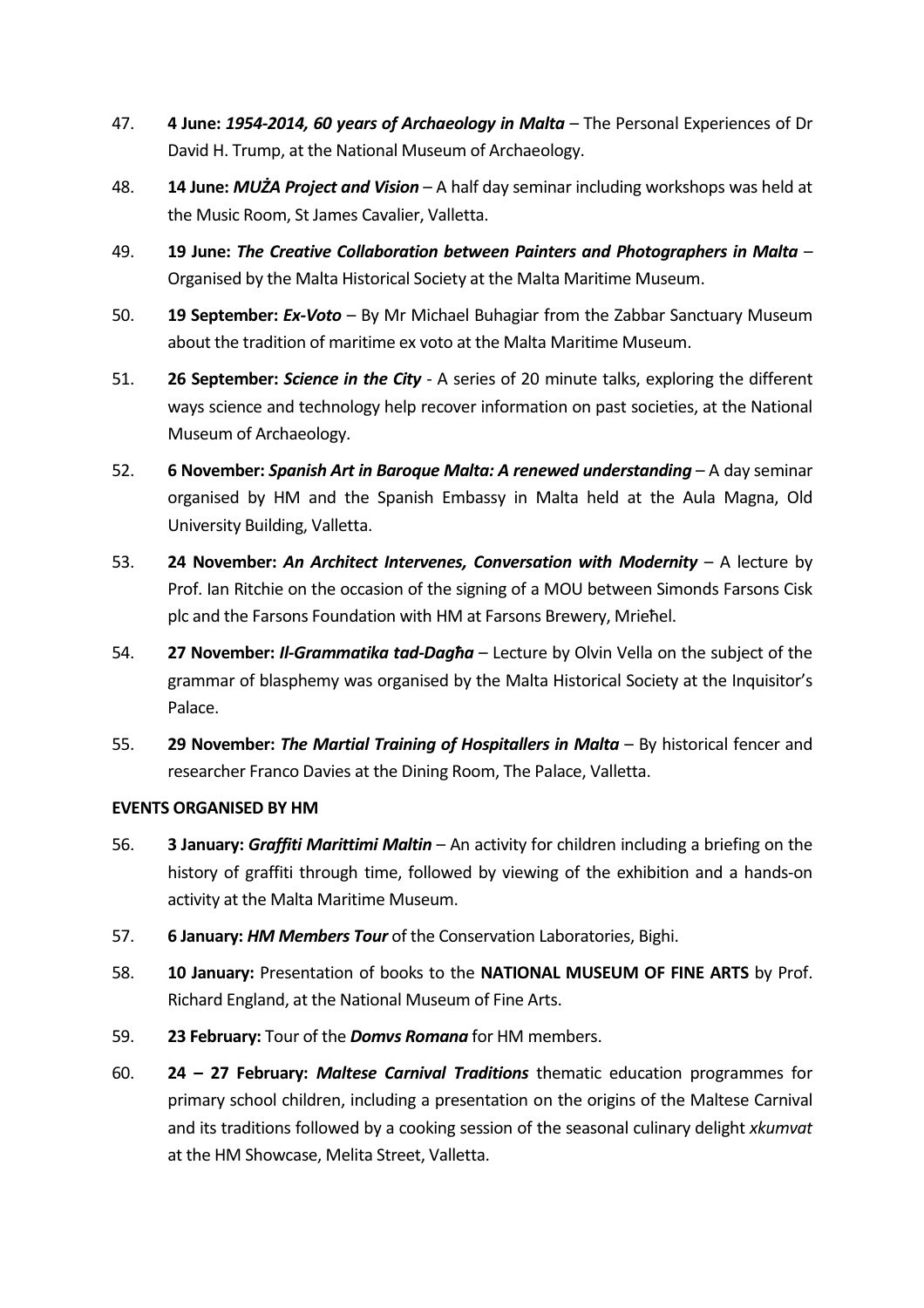- 61. 25 February: An activity for school children to help them understand how **archaeologists interpret the finds** from excavations by looking up for items found in a bin and by acting as detectives, at Ħaġar Qim.
- 62. **3 March: Il-Qarcilla** An original and unique carnival event consisting of a poetic farce in Maltese, and a short talk by Olvin Vella and Trevor Zahra at the Inquisitor's Palace.
- 63. 3 March: A thematic event including a **post-excavation experience** where children sorted and washed authentic pottery shards retrieved from ongoing excavations at Tarxien Temples.
- 64. 6 March: World Environment Day An introductory talk to students by the National Museum of Natural History Senior Curator at the National Museum of Natural History.
- 65. **18 March: Excavate** An event for students including a briefing on fossils and bones and an excavation session at Għar Dalam.
- 66. 19 March: Ħaġar Qim and Mnajdra Open Day.
- 67. 20 March: Guided tours of Mnajdra Temples and the Visitor Centre on the occasion of the Spring equinox.
- 68. **21 March: Buskett Day** Activities for students which included model making of a ladybird on leaf using play dough and observation of nature using the five senses at Buskett Gardens.
- 69. 22 23 March: Għajn Tuffieħa Roman Baths Excavation Open Weekend.
- 70. **24 25 March: Of Fossils and Bones** An activity for primary school students included a tour on fossils and an excavation of bones at Għar Dalam.
- 71. **30 March: Gozo, The Land and its Archaeology**  $A$  tour for all the senses visiting Ta' Mena Estate for food tasting, the Xagħra Stone Circle, and Ġgantija Temples.
- 72. 30 31 March: The car Austin Princess that was used by former Prime Ministers George Borg Olivier and Dom Mintoff was displayed near the Freedom monument for the official ceremony of the 35<sup>th</sup> anniversary of Freedom Day.
- 73. 31 March: Play with Clay An activity for children including an explanation of the daily life of Neolithic people with particular focus on the use of pottery and a hands-on clay activity at the Ġgantija Interpretation Centre.
- 74. 31 March: National Museum of Archaeology open day on the occasion of Freedom Day.
- 75. **1, 4, 7 & 10 April: Keeping Easter Traditions Alive** An activity for children consisting of a short tour highlighting Easter traditions followed by a demonstration of how to make the traditional figolla at the Inquisitor's Palace.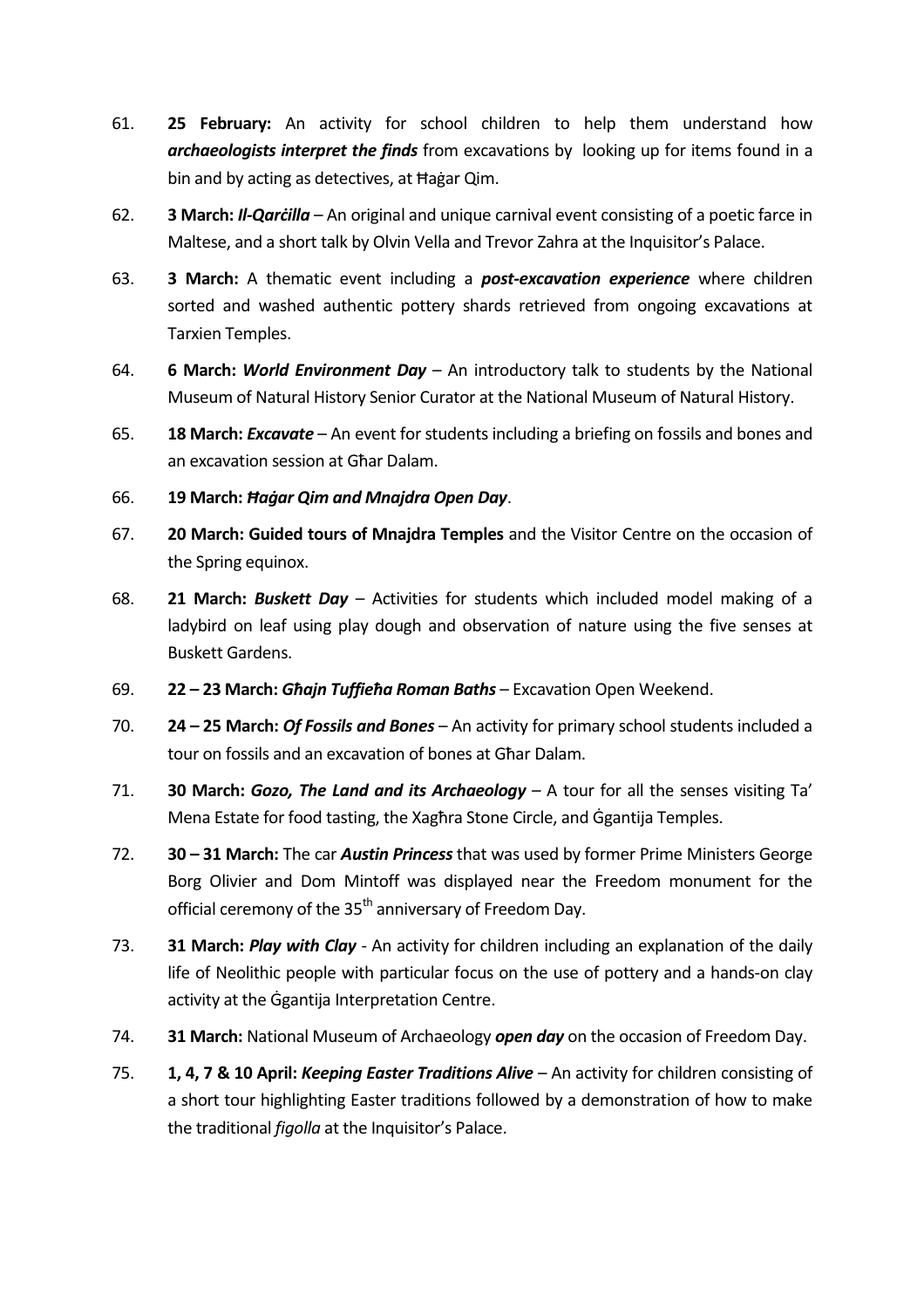- 76. **13 14 April: Ghajn Tuffieha Roman Bath, Excavation weekend** Interested individuals participated in an authentic archaeological excavation with the archaeological team.
- 77. **15 & 21 April: Keep the Record** An activity for secondary students on the key techniques of archaeological illustration by producing their own archaeological drawing of a ceramic shard followed by a guided worksheet at Ħaġar Qim.
- 78. **16 April: Eggs, Periments and Fun Challenge** An activity organised for HM's young members to help them discover the amazing properties of eggs in scientific experiments and hands-on activities followed by a hunt for exhibits guided by riddled clues at the National Museum of Natural History.
- 79. 17 April: On the occasion of Maundy Thursday, the Inquisitor's Palace opened until midnight.
- 80. **22 April: L-Ghid it-Tajjeb** An activity for children consisting of a tour on Easter traditions followed by a demonstration of how to make the traditional figolla at the Inquisitor's Palace.
- 81. 24 April: *Hrejjef u l-Biskuttini tar-Raħal* An activity for children including a narration of two tales followed by a demonstration on the process of making traditional Maltese biskuttini was the Inquisitor's Palace.
- 82. **26 April: Excavate** An activity organised for MTA for the Turu Apprezza Campaign for children which included a briefing on fossils and bones and an excavation session at Għar Dalam.
- 83. **28 29 April: Traditional Cheeselets** thematic educational programme for students including a demonstration and hands-on activity on the process of how local cheeslets are made at the Folklore Museum, Gozo.
- 84. 1 May: *Heritage Malta Open Day* HM opened its museums and sites for free as part of the celebrations on the  $10^{th}$  anniversary since Malta's accession to the EU.
- 85. **1 May: Play with Clay** An activity for children including an explanation of the daily life of Neolithic people with a focus on the importance of pottery and a hands-on clay activity at the Ġgantija Interpretation Centre.
- 86. **17 May: Animal Families** An activity for children organised for MTA's Turu Apprezza Campaign which included games and crafts to discover animal families at the National Museum of Natural History.
- 87. **18 May:** HM Member's Tour of St Paul's Catacombs.
- 88. **26 30 May: Gmiel il-Hrafa...u l-Biskuttini tar-raħal** An activity to promote our intangible patrimony through fables and traditional food organised for primary school students at the Inquisitor's Palace.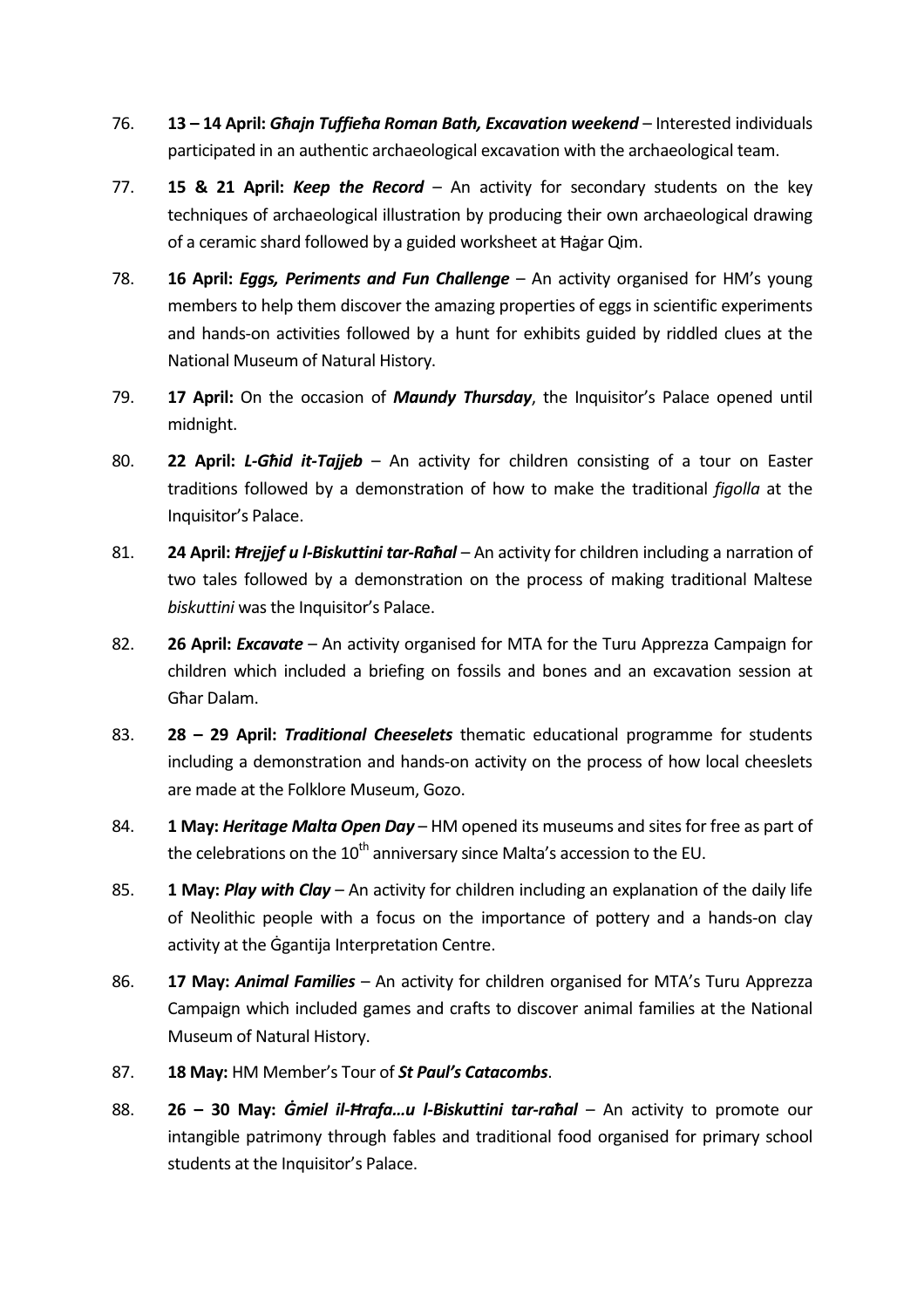- 89. 30 May: Grand Harbour Fortifications Tour  $-$  A guided boat tour of the Harbour area followed by a glass of wine in the company of local singer and musician Triccas on the terrace of the Malta Maritime Museum.
- 90. 8 June: Ghar Dalam was open at a reduced admission fee on the occasion of World Environment Day.
- 91. 6 June: Malta, The Great Story of a Small Island Nation through 100 Objects A tour of the exhibition for HM members at the National Museum of Archaeology.
- 92. 14 June: Making Prehistoric Flat Bread A Turu activity organised for children focusing on Neolithic crops and a hands-on activity where children had to prepare flatbread using some of the ingredients discussed during the tour at Ħaġar Qim and Mnajdra.
- 93. **15 June: Grand Harbour Fortifications Tour**  $-$  A guided boat tour of the Harbour area followed by a light snack as part of *Qatt Ma Ninsa* held on the terrace of the Malta Maritime Museum.
- 94. **21 22 June:** Guided tours of *Mnajdra, Hagar Qim* and the Visitor Centre for the summer solstice.
- 95. 29 June: The Domvs Romana and St Paul's Catacombs were open at a reduced admission fee.
- 96. 4 July: Official presentation of donations by Corporal Herb Tollefson of his WWII USAFAF uniform and by Mr John Mifsud Jr. of his father's medals and badges to the National War Museum at the Malta Maritime Museum.
- 97.  $7 9$  July: Exploring our Heritage A 3-day in-service course for teachers at the Ggantija Temples and the Ta' Kola Windmill, Gozo.
- 98. 11 July: The Complete History of Malta (More or Less) A hilarious show which offered a crazy yet incredibly accurate crash course in the history of our island followed by an animated tour at the National Museum of Archaeology.
- 99. 11 July: Sunset Heritage Trail at Hagar Qim, Mnajdra, Misga Tanks, the Congreve Memorial and Ħamrija Tower.
- 100. 13 July: Filfla, Geological and Historical Tour  $A$  guided boat tour around the island of Filfla.
- 101. **14 July: HM tour of Żejtun** A visit to the archaeological excavations being conducted on the remains of a Roman Villa, San Girgor Church and the Parish Church Museum.
- 102. 25 July: A night at the museum  $A$  night tour, a sleep-over and roof top breakfast at sunrise over Mdina at the National Museum of Natural History.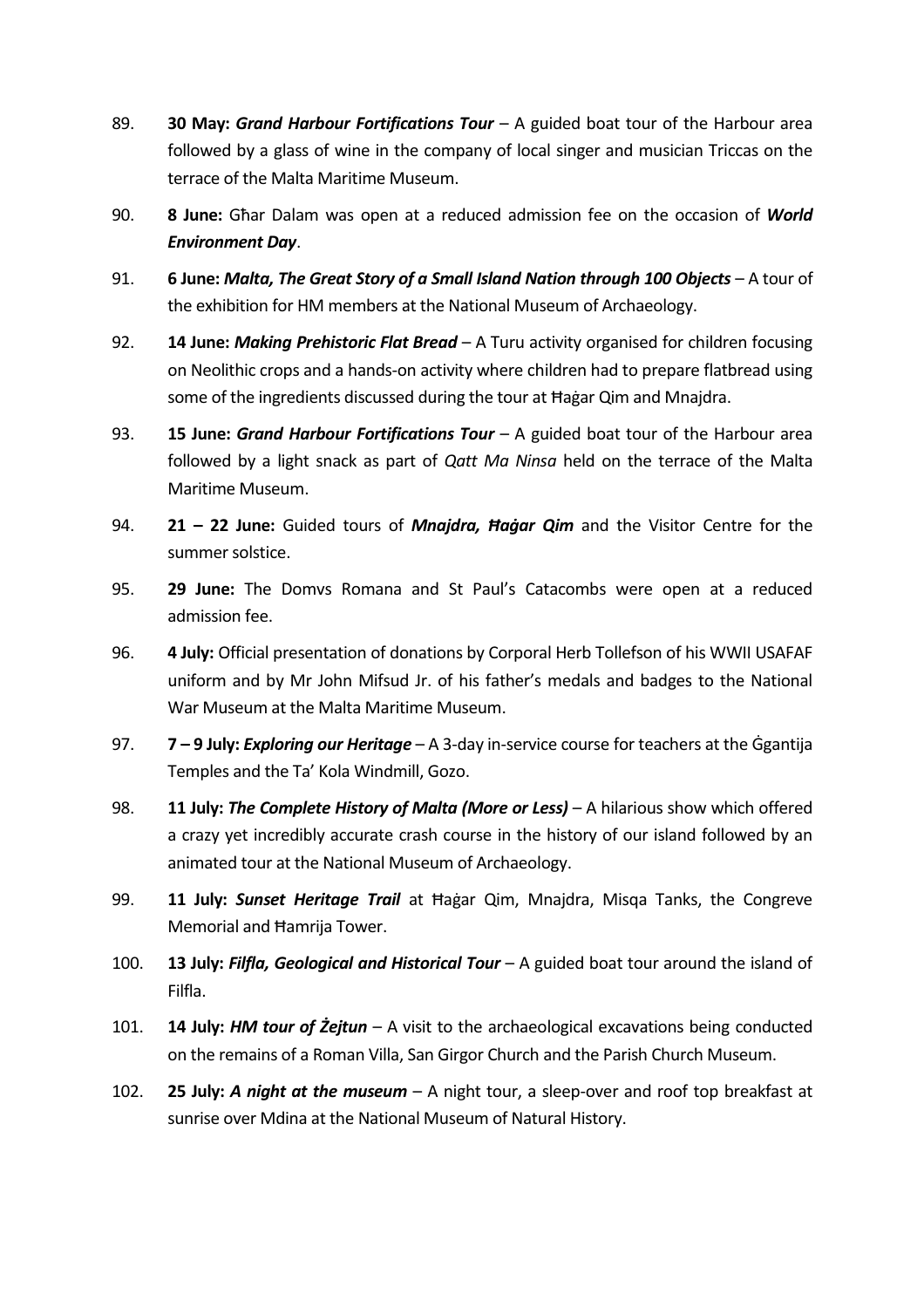- 103. 30 July: Official launch of the international conference The Roman Inquisition in Malta and Beyond by the Hon. Minister for Justice, Culture and Local Government at the Inquisitor's Palace.
- 104. 15 August: Open day of the Gozo Citadel sites.
- 105. 2 September: Official launch of the 100 objects children's booklet L-Ewwel 35,000,000 sena ta' hajti by the Hon. Minister for Justice, Culture and Local Government and the Hon. Minister for Education and Employment at the National Museum of Archaeology.
- 106. **3 September: Kliem ix-Xih** A day's event about traditional crafts, with a special focus on weaving at Ta' Kola Windmill. The public was also invited to take part and to take along objects which shed light on the past and to share their stories.
- 107. **8 September: 2 for 2** The Ggantija Temples and the Ta' Kola Windmill were open at a reduced price.
- 108. 9 September: Every Object tells  $a$  Story Children had the opportunity to become future archaeologists and historians by deciphering the objects they took with them and putting them up for an exhibition followed by a tour of the 100 Objects Exhibition at the National Museum of Archaeology.
- 109. **10 September:** Official inauguration of Antonio Sciortino's sculpture **SPEED** by the Hon. Minister for Justice, Culture and Local Government at the Auberge d'Italie.
- 110. **18 20 September: The Roman Inquisition in Malta and Bevond** An international conference on the Roman Inquisition held at the Inquisitor's Palace.
- 111. 21 September: The last day the National War Museum opened to the public. The newly restored Fort St Elmo will host the new Military History Museum.
- 112. 21 September: Open day at the National Museum of Archaeology.
- 113. 23 September: Guided tours of Mnajdra Temples on the occasion of the Equinox.
- 114. 27 September: On the occasion of World Tourism Day, all HM's museums and sites opened to the public for a single entrance ticket of €5.
- 115. 4 October: Notte Bianca The National Museum of Archaeology, the National Museum of Fine Arts, the Palace Armoury and State Rooms opened till late for free.
- 116.  $10 11$  October: Birgufest The Malta Maritime Museum and the Inquisitor's Palace opened till late at a reduced price.
- 117. **19 October: The Great Siege of 1565** A tour of the Palace State Rooms and Armoury, followed by the newly restored Fort St Elmo and a boat cruise around Senglea Creeks.
- 118. **23 October: Kreattiv Project** An art awareness session for Grade 6 San Anton School students at the National Museum of Fine Arts.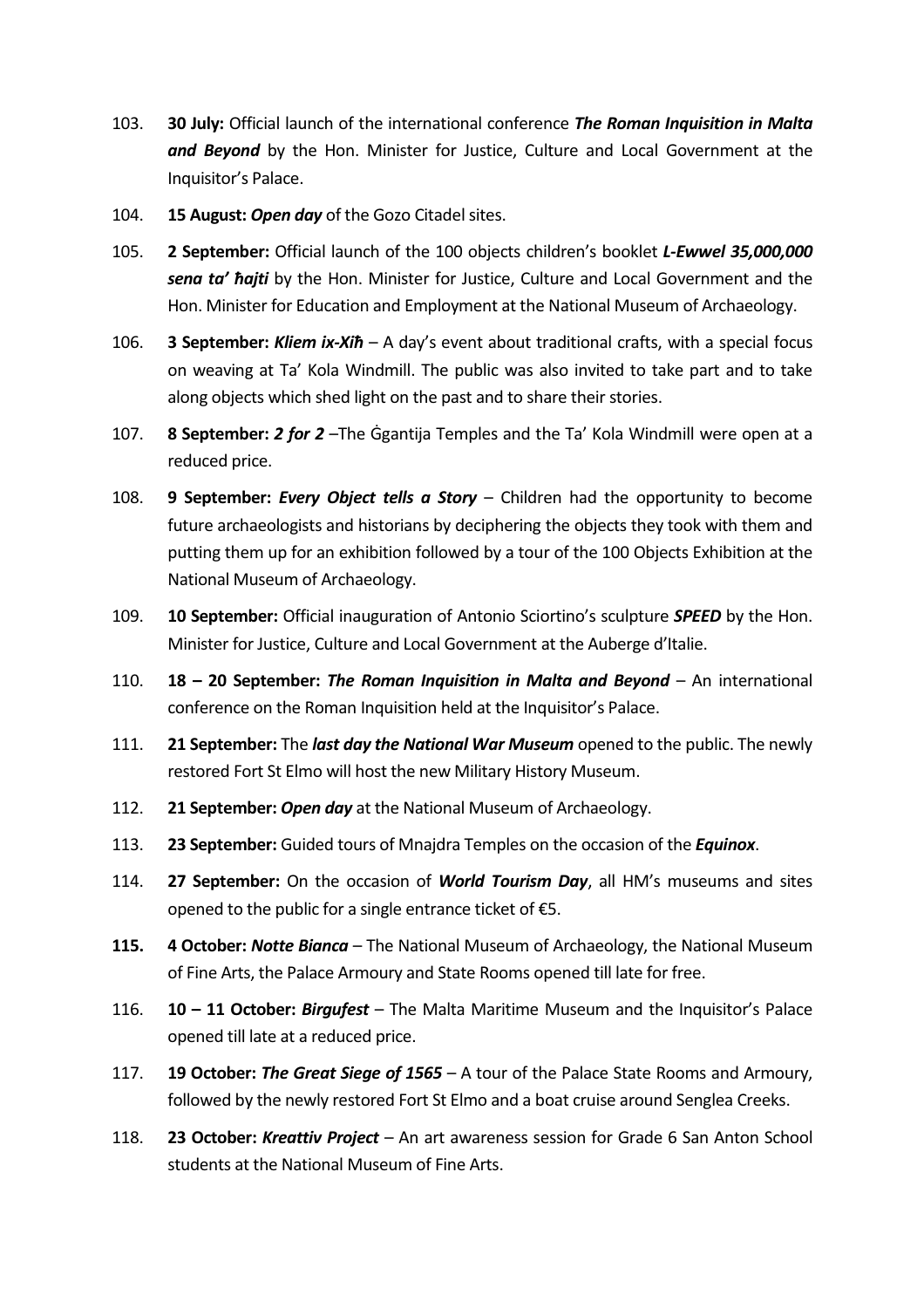- 119. **31 October: L-Ghid tal-Erwieh** A revival of a supper traditionally celebrated by the whole community followed by a tour of The Roman Inquisition in Malta exhibition and a sleep-over at the Inquisitor's Palace.
- 120. **31 October:** Official presentation of the painting '*The Santa Marija Convov'* by Thomas J. Burnell to HM at the Malta Maritime Museum.
- 121. 4 November: *Viva San Martin!* A children's thematic event about how St Martin is connected to nature and local traditions, a treasure hunt around the museum, followed by the baking and tasting of the traditional St Martin's Cake at the National Museum of Natural History.
- 122. 5, 6, 7, 17, 18, 19, 20, 21, 24, 25, 26, 27, 28 November: 100 Objects Exhibition Workshops – Workshops organised for primary and secondary school children including a tour of the exhibition and a crafts session at the National Museum of Archaeology.
- 123. 8 November: Dark Tales of Birgu An animated tour recalling dark deeds and apparitions that have occurred within Birgu followed by refreshments, an animated tour of the palace and a special preview of an episode of popular TV programme L-Oskur following a ghost hunt at the Inquisitor's Palace.
- 124. **10, 11, 12, 13 November: Junior Eurovision Song Contest Social Outings** The foreign contingents together with their supporting school students visited various HM sites, including a tour of the sites, treasure hunts, tree planting and hands-on activities.
- 125. **16 November: HM Members tour** of Ta' Mintna Catacombs.
- 126. **1 12 December 2014: A Humble Birth –** A Christmas thematic activity for school groups consisting of a brief tour of the museum highlighting the nativity display and a hands-on session at the Inquisitor's Palace.
- 127. 11 December: Research Facilities at the NATIONAL MUSEUM OF FINE ARTS An introduction to the archives and libraries treasured by the National Museum of Fine Arts.
- 128. 12 December: Christmas Summons A tour of the Inquisitor's Palace for HM Members.
- 129. 13 December: Heritage Malta Open Day  $-$  All HM museums and sites (except the Hypogeum) opened for free on the occasion of Republic Day.
- 130. 20 December: Witness excavations at St Paul's Catacombs The general public had the opportunity to witness first hand excavations at St Paul's Catacombs in Rabat.
- 131. **21 December:** Guided tours of Mnajdra Temples and the Visitor Centre on the occasion of the winter solstice.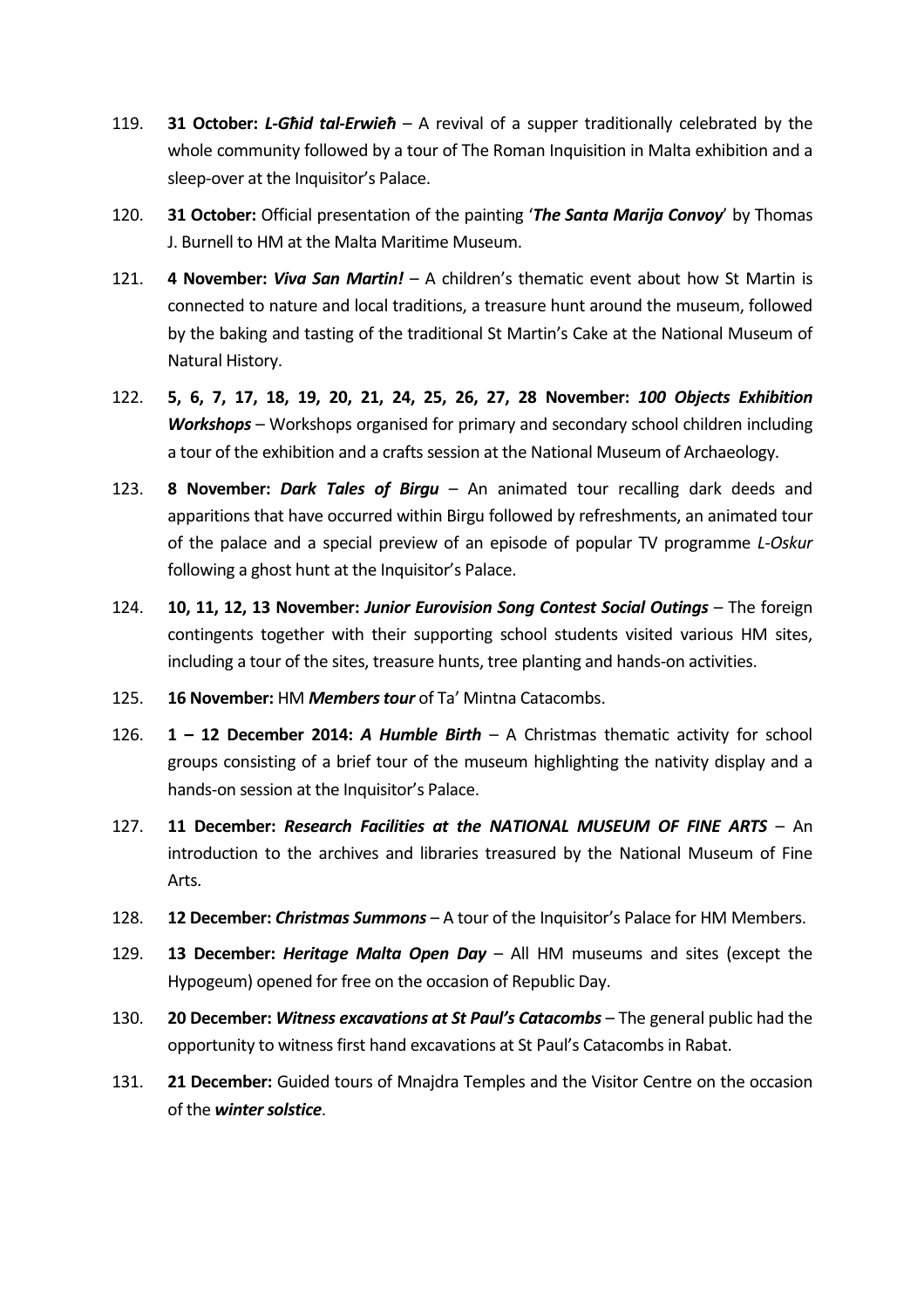132. **29 December: A Century Old Gift** – A Christmas thematic activity for children including a brief tour of the WWI section and a presentation followed by a hands-on activity at the Malta Maritime Museum.

#### EVENTS IN WHICH HM PARTICIPATED

- 133. 26 January, 23 February, 30 March & 27 April: A tour of the Salini Catacombs for MEPA employees as part of the MEPA heritage tours.
- 134. **2 April: Careers Day** HM participated in the Careers Day held at De La Salle College. Cottonera.
- 135. 9 April: Restoration of Fortifications A presentation by HM on the on-going works at Fort St Angelo delivered during a conference organised by the Building Industry Consultative Council, at Fortress Building, Biagio Steps, Valletta.
- 136. 25 31 March: A meeting about the geographical contributors to the PIM Atlas project followed by field missions in Kuriat Islands organised by PIM initiative (Petites Iles de Méditerranée/Mediterranean Small Islands) in Monastir, Tunisia.
- 137.  $3 4$  May: *Medieval Mdina* Reduced admission fee for the Domys Romana and the National Museum of Natural History during Medieval Mdina.
- 138. **23 May: A day at Buskett** Trail with the Żejtun Primary 'A' to observe flora found in the area, bark rubbing, smelling scents of different flora and wild herbs and listening to nature.
- 139. **12 September:** Official inauguration of the monument in honour of *Prof. Guido de* Marco by the Prime Minister in front of the Law Courts, Valletta
- 140. 23 October: Exhibition to celebrate the *European Day of Justice* organised by the MJCL was held at Palazzo Castellania, Merchants Street, Valletta.
- 141. 11 16 November: National Book Festival 2014 held at the Sacra Infermeria Hall, MCC, Valletta.
- 142. 3 December: Official inauguration of the monument in honour of Dr Censu Tabone by the Prime Minister at Balluta Square, St Julians.
- 143. 14 December: The Birgu Local Council organised the Festival of Maltese Traditional Games and HM participated by opening the Inquisitor's Palace and the Malta Maritime Museum at a reduced fee.

#### EVENTS ORGANISED IN COLLABORATION WITH OTHERS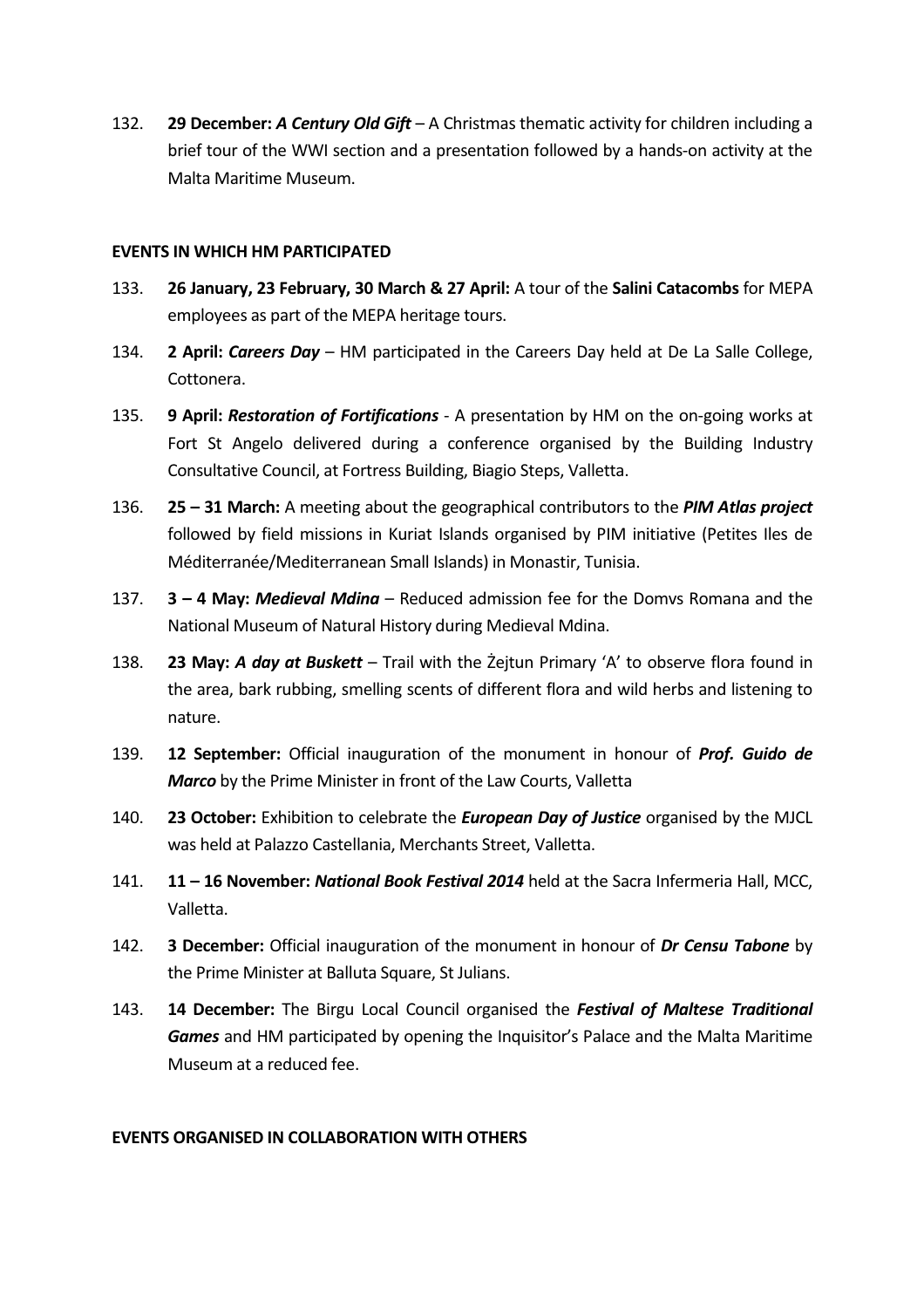- 144. 16 February: Valletta cultural tour of the Fortifications Interpretation Centre, the Grandmaster's Palace and the WWII shelters at the Auberge de Baviere, organised by the MCCA.
- 145. 19 22 February: Opening ceremony and meetings of the First International Multidisciplinary Conference on **Archaeoacoustics** organised by the OTS Foundation and co-hosted by HM at Bighi.
- 146. **23 February: CarnivArt** The Turu Apprezza Campaign activities for children, including a tour of the National Museum of Natural History followed by an art session where children had to create their own animal carnival mask, organised in collaboration with MTA.
- 147. 23 February, 2, 9, 23 & 30 March: In Guardia Re-enactment and Birgu Museums A reenactment of the inspection of the fort and its garrison by the Grand Baliff of the Order in charge of military affairs at St John's Cavalier, Birgu and a visit to the Birgu Museums, in collaboration with MTA.
- 148. **29 March: Lenten Bake** The Turu Apprezza Campaign for children organised by MTA included a tour of the museum and an art session consisting of a traditional culinary activity where children baked the Maltese Lenten sweet kwareżimal at the Inquisitor's Palace.
- 149. **2, 5, 7, 8, 9, 16 & 21 May: Travelling Box** HM in collaboration with MTA and V18 created a travelling box using the 'loan box concept', including a number of replicas of HM artefacts, a resource pack, historical facts on the replicas, teacher workshop notes with learning outcomes and material needed for the games in various secondary schools.
- 150. 5, 9 May: FES Coordinators Training course Training course including culture, religion, diversity, environment and a guided tour of the 100 Objects Exhibition was organised in collaboration with V18 for coordinators recruited by FES for Klabb 3-16 at the National Museum of Archaeology.
- 151. 6 May: Launching of **STARTLE**: A Start Documentary organised in collaboration with St James Cavalier Foundation at St James Cavalier, Valletta.
- 152. **29 May: Outdoor learning in museums**  $-$  An activity relating to science, geography, languages, healthy eating and history/role playing including a museum tour organised for secondary school students at the Inquisitor's Palace.
- 153. **5 June: Wastage, World Environment Day Project**  $-$  On the occasion of World Environment Day the NMNH in collaboration with St Margaret College Boys Secondary Verdala Cospicua art teachers developed a project over a period of 3 months on the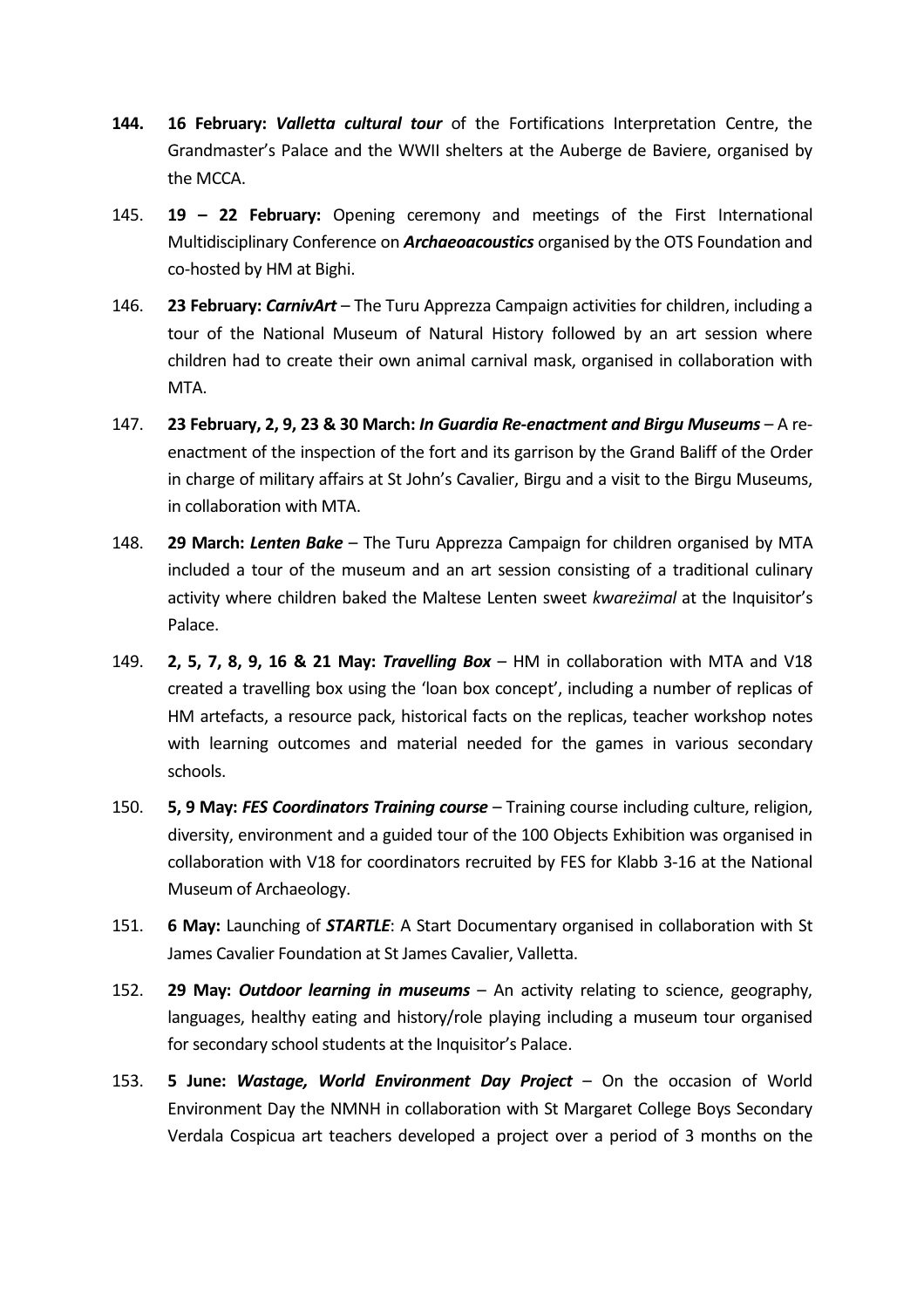theme 'Wastage' with recycled material, which was then mounted in the National Museum of Natural History courtyard.

- 154. **14 June: Animal Families** The Turu Apprezza Campaign activities for children organised by MTA included a tour of the Ħaġar Qim temples and visitor centre with a highlight on traces of crops found during excavation followed by a hands-on activity where children prepared their own flatbread using the ingredients discussed during the tour.
- 155. 15 June: 10 Objects... Unlimited Memories As part of the Qatt Ma Ninsa activities, the public was invited to reminisce and share their memories with a team of Memory Collectors at the Malta Maritime Museum.
- 156. 8, 10, 12 July: Concerts by the renowned *Choir of Clare College*, Cambridge, were held at the Basilica in Gozo, Carmelite Church in Mdina and St Paul's Anglican Cathedral in Valletta.
- 157. **14 July 31 September:** The MTA in collaboration with HM held a number of activities during **Skola Sajf** to promote culture and cultural heritage for children at various primary schools.
- 158. **19 July: Nocturnal Life Nature Walk** A talk and nature walk at dusk organized by the Majjistral Nature and History Park at the visitor centre of the Majjistral Park.
- 159. 21 July 31 September: *Skola Sajf* activities were organised by FES in collaboration with HM at various HM sites.
- 160. **18 September: PechaKucha Night Valletta** A slide night for creative people who keep it short was held at MUŻA, Auberge d'Italie, Valletta.
- 161. **18 20 September: The Roman Inquisition in Malta and Beyond** An international conference on the Roman Inquisition organised in collaboration with the Metropolitan Chapter, the University of Malta, the Vatican's Congregazione per la Dottrina della Fede and the Malta Study Centre of Minnesota at the Inquisitor's Palace.
- 162. 22 September: SEAC (European Society for Astronomy in Culture) International Conference on 'The Materiality of the Sky' organised in collaboration with the UOM and SEAC, at the Aula Magna, Old University, Valletta.
- 163. 26 September: Official launch of the HM Calendar 2015 organised in collaboration with the OPR at the Throne Room, The Palace, Valletta.
- 164. **12 October: Grand Harbour Cruise**  $-$  A boat trip around the Grand Harbour including access to the Malta Maritime Museum and the Inquisitor's Palace organised with the Birgu Local Council as part of Birgufest.
- 165. 6 November: Spanish Art in Baroque Malta, A Renewed Understanding  $-$  A day seminar organised by HM and the Spanish Embassy in Malta in collaboration with the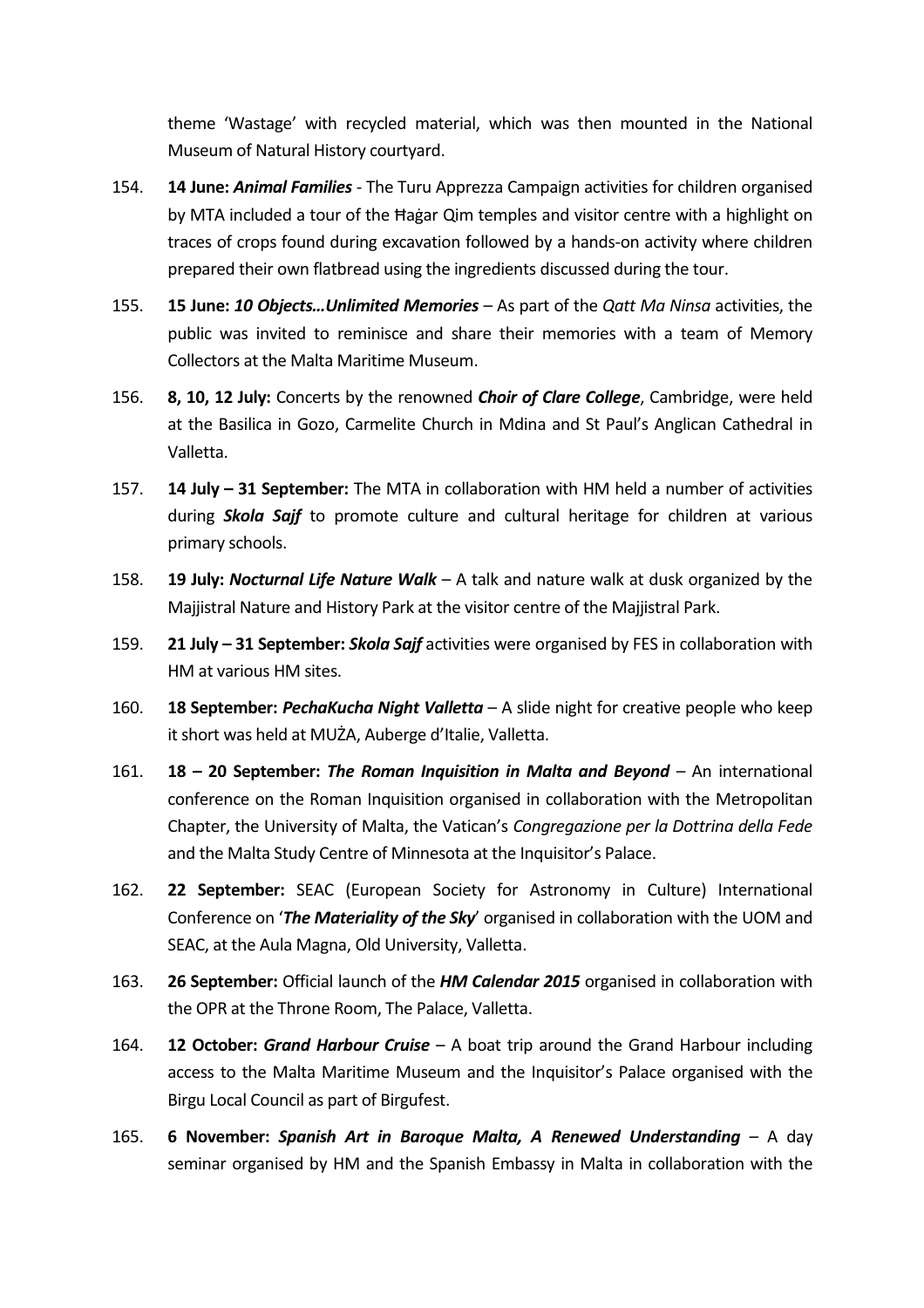Museo Nacional del Prado (Madrid), the History of Art Department of the University of Valencia, the Institute for Baroque Studies and the Department of Spanish and Latin America Studies of the University of Malta at the Aula Magna, Old University Building, Valletta.

166. 24 November: Official signing of the Memorandum of Understanding between HM and the Farsons Foundation regarding industrial heritage at the Farsons Brewery.

#### EVENTS HOSTED BY HM

- 167. 22 January: Coffee with Venus As part of the Valletta International Baroque Festival 2014, a performance by the Valletta Baroque Festival Ensemble at the National Museum of Archaeology.
- 168. 21 February: Official presentation by the Hon. Jose' Herrera and Mgr Dr Joe Vella Gauci of the nomination of the Kantilena by Pietro Caxaro for the International Memory of the World Register – UNESCO to be recognised as a masterpiece of the Oral and Intangible Heritage of Humanity at the National Museum of Archaeology.
- 169. 13 March: A news conference by the Tourism Minister to round up the first year of a new administration at Ħaġar Qim.
- 170. **24 28 March: Science/Mathematics Week** which included sessions at the Inquisitor's Palace and the Malta Maritime Museum was organised by the Science Centre of the Education Department.
- 171. **26 27 March: ITS Culture and Industry visits** for secondary school students was organised by the ITS and included a visit to the Ġgantija interpretation centre.
- 172. 28 March: Valletta Foundation Day Annual reception held at the Courtyard, National Museum of Fine Arts.
- 173. 9 April: Poetry evening with Patti Smith Inizjamed and Kinemastik organised an evening of poetry with Patti Smith at Mnajdra Temples; all profits of the event were donated towards the conservation and management of Mnajdra and Ħaġar Qim Temples.
- 174. **11 April:** Mass organised by the Joint Office was celebrated at Tal-Pilar Chapel on the occasion of Our Lady of Sorrows.
- 175. 26 April: HM's Senior Curator Sandro Debono participated in the 6th International Conference of the *Popular Education Network* (PEN) organised by the UOM and held at the National Museum of Fine Arts.